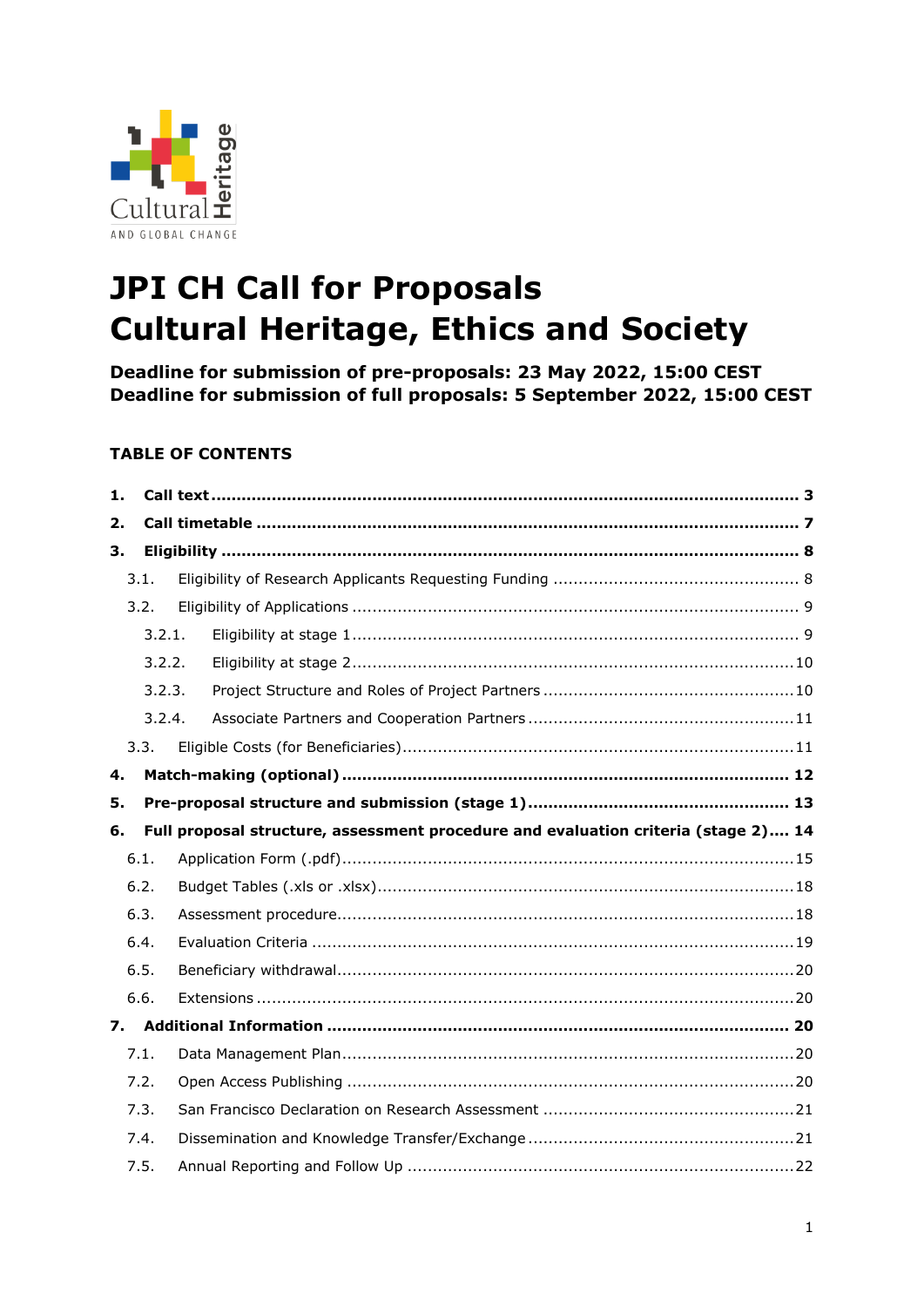| $\bullet$ |  |
|-----------|--|
| $\bullet$ |  |
| $\bullet$ |  |
| $\bullet$ |  |
| $\bullet$ |  |
| $\bullet$ |  |
| $\bullet$ |  |
| $\bullet$ |  |
| $\bullet$ |  |
|           |  |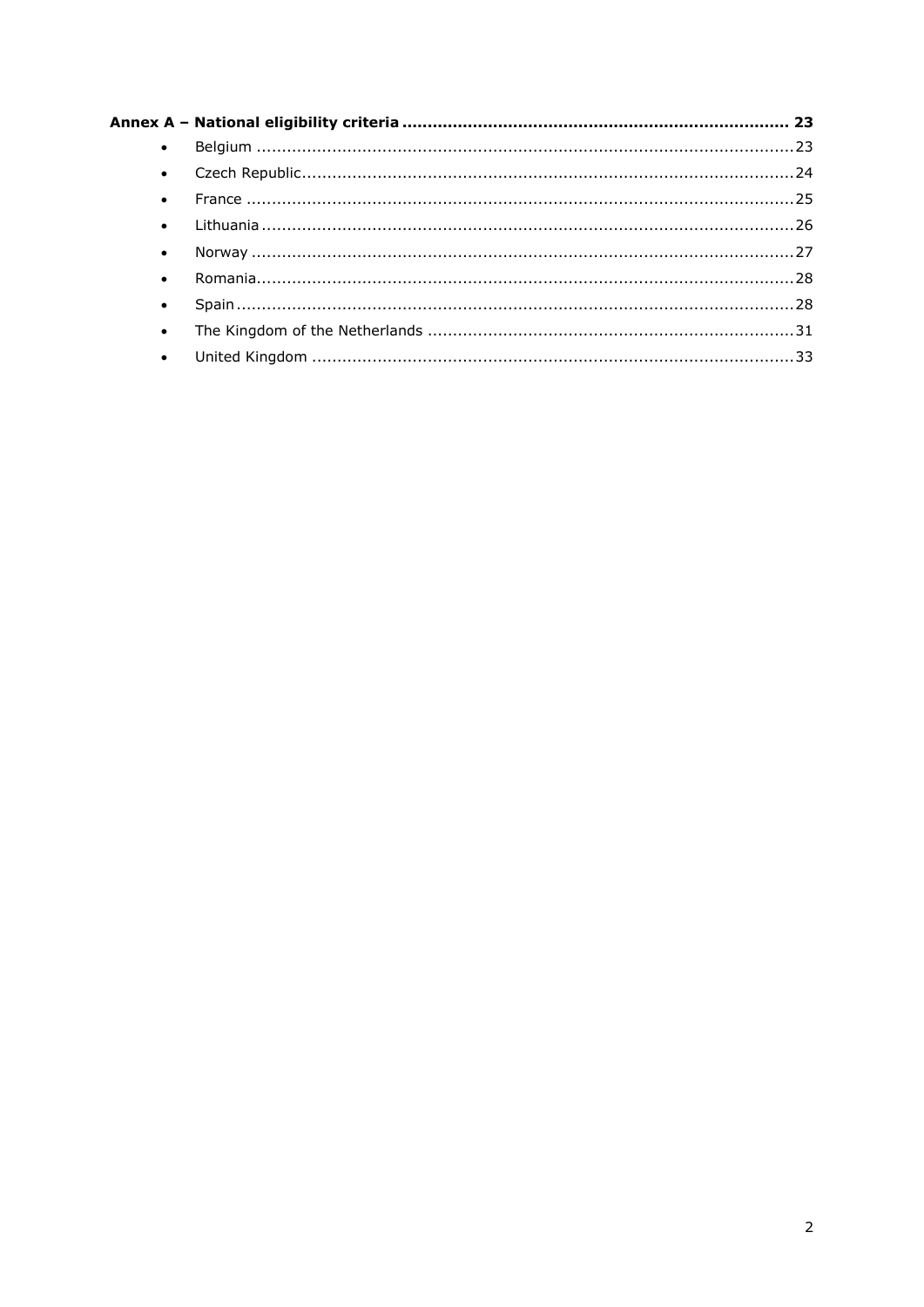# <span id="page-2-0"></span>**1. Call text**

#### **Introduction**

What is cultural heritage, how is it valued and how does it relate to ethics, that is to say the values on which human societies, whether past or contemporary, are founded? Current developments, in particular the increasing awareness of human-created environmental changes but also the growing pressure on societal coherence which challenges democratic processes, urge us to revisit the perception and the environmental, social, cultural and economic valuation of cultural heritage, and to investigate how we can better include multivocality and ethical considerations. Ethics, though frequently unseen or unnoticed, are key to the understanding and consideration humanity has of, and gives to, its cultural heritage in daily life and in physical, cultural and intellectual environments.

Crises do not only impact society in a negative way, they also offer windows of opportunities for societal reflection and resetting in more sustainable and ethical directions that answer the preoccupations and aspirations of the time. Undoubtedly, the Covid-19 pandemic has revealed how much cultural heritage is affected by these pressures and changes. It thus offers a laboratory and an incentive for studying risk-management of societies under stress, the role and use of cultural heritage and heritage narratives, including conflicting narratives, in such contexts may they be past or contemporary. It also offers the possibility to challenge unsustainable and unethical behaviours and path dependencies.

The aim of this call is to address two complementary themes. The first one explores the tensions between how cultural heritage can contribute to the development of sustainable experience-based economies without being put at risk and, concurrently, how the nonutilitarian value of cultural heritage can be promoted in the context of its growing commercialisation.

The second theme explores the relationship between cultural heritage, democratic values, and politics in a historical perspective, with a particular emphasis on the construction of conflicting narratives resulting from the use and misuse of cultural heritage, and on the contribution of cultural heritage to sustainable and ethical behaviours and policies.

#### **Theme 1: Cultural heritage and economic development**

In contemporary society, value is widely measured as economic value. Cultural heritage is consequently evaluated as means to or potential for development of economic values. Jobs can be created in the heritage sectors and their activity creates secondary values or activities in other sectors. There is a fast growing awareness in the study of economics and in political discourse that the equation of value with economic output is reductionist and even hostile towards the widely accepted sustainability goals for social development. In this perspective, the role of cultural heritage as part of the social economy / an economy of values should be re-examined or revised. An important challenge is, therefore, how to secure sustainable cultural heritage management and simultaneously a sustainable economic development in the cultural heritage sector.

Cultural heritage is an important force in European economies. Social-economic analyses conservatively calculate a 1:3 ratio between direct and indirect value creation connected to cultural heritage experiences, such as visit to museums and heritage sites. Such observations make it important to question how experience-based economies (that is to say economies that engage individual customers in a way that creates a memorable event)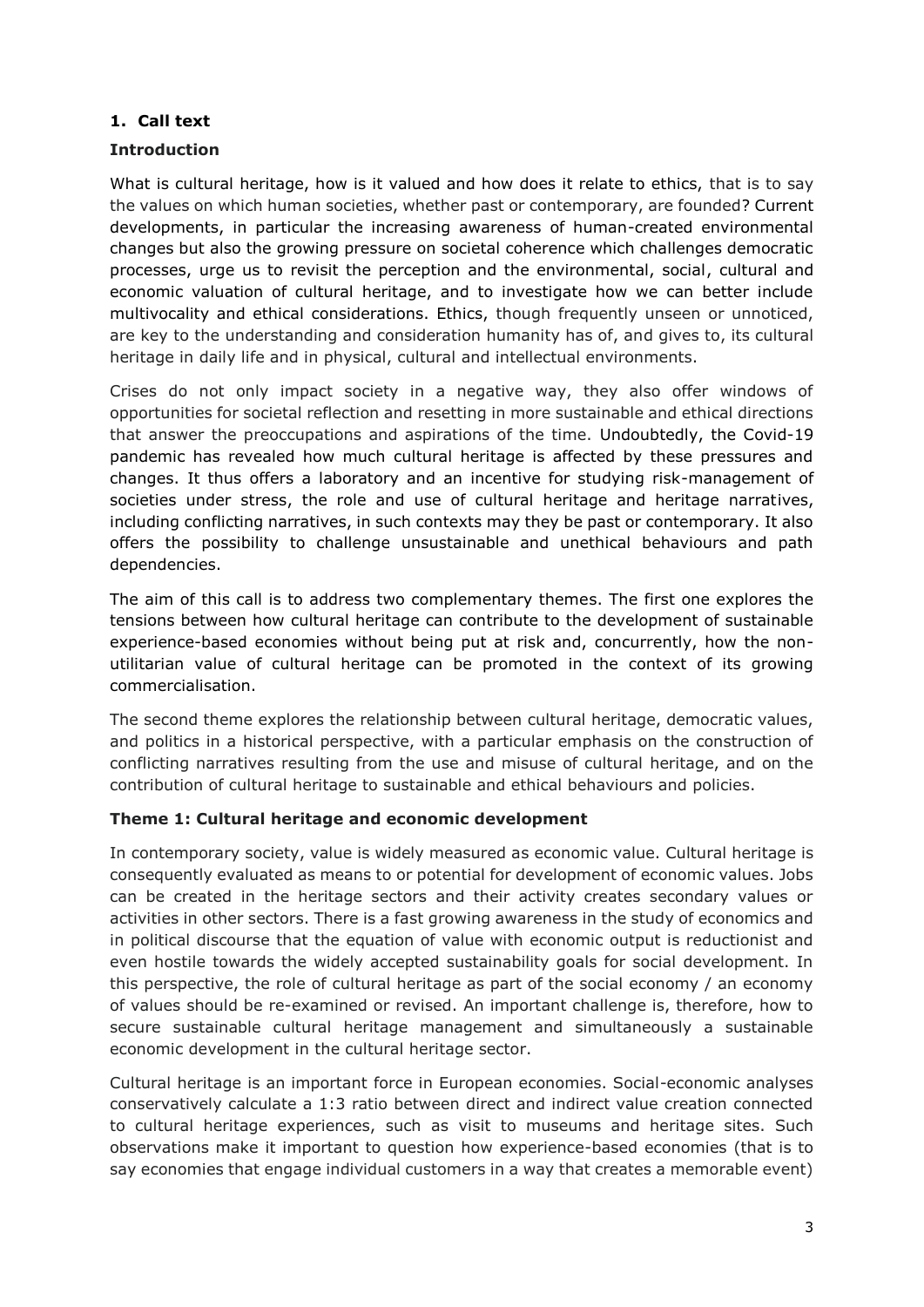can be developed without putting cultural heritage objects, sites and cultural practices at risk. How can cultural heritage professionals and scholars strategically collaborate in order to protect fragile cultural heritage from over-exploitation and degradation by mass tourism in a context of growing experience-based economies? The role of research-based knowledge of cultural heritage as part of such processes is crucial, as is a broader consideration of the meaning of value of cultural heritage. How should decision-makers and public authorities work to ensure that the non-utilitarian value of cultural heritage and the knowledge production connected to it is promoted?

In such a setting, mass tourism, in particular, opens the way to a commodification of cultural heritage, treating it as a mere basic good. Usually, this process is criticized for making cultural heritage stereotypical and the past one-dimensional. What are the various consequences of this commodification process? Are all consequences necessarily bad?

The Covid-19 pandemic and the following social lockdowns have demonstrated the dependence on experience-based economies (such as tourism and cultural events) in Europe. The restrictions to limit the Covid-19 outbreak hampered experience-based economies considerably, simultaneously facilitating a rise in goods production and increased pressure on global resources and planetary health. Even though travelling can cause nuisance, particularly to the environment, there is a clear potential for this form of economic development to become a sustainable alternative to economies based on increased goods production. This raises the question how cultural heritage can be part of a sustainable experience-based economy. It also raises the question of to the perception and valuation of cultural heritage and its stakeholders. Are the boundaries between natural and cultural heritage shifting, opening to new stakeholders, such as non-humans? This also pertains to the role of experience-based economies as part of a dedicated strategy for heritage management which is sustainable and includes the participation of diverse communities.

The commercialisation of cultural heritage - such as historical architecture or the art market - often entails a shift in its valuation. Heritages that were once part of a broad social community are being gentrified, and becoming more exclusive. What are the driving forces in such evaluations? How is cultural heritage actually involved in such judgements? Are there parameters evident that enable us to understand why some elements of history become appreciated as heritage while other factors are ignored or forgotten? How does the economic perception of value affect these processes?

Researchers are invited to explore questions such as:

- A. What are the consequences (social/economic/political) of the tension between the individualisation of cultural heritage experiences and collective meaning-making?
- B. How is cultural heritage valued in contemporary societies? How could a sustainability approach contribute to increasing the value of cultural heritage in society? Is a "building back better" approach relevant for a cultural heritage policy?
- C. How should the trend towards the production of experiences be interpreted what are the implications for the production of economic outputs?
- D. How have the pandemic, and societal measures in connection with it, impacted on the commodification of, and public access to, cultural heritage? How has the pandemic impacted upon the processes of digitisation/digitalisation, and what does this imply for a sustainability approach?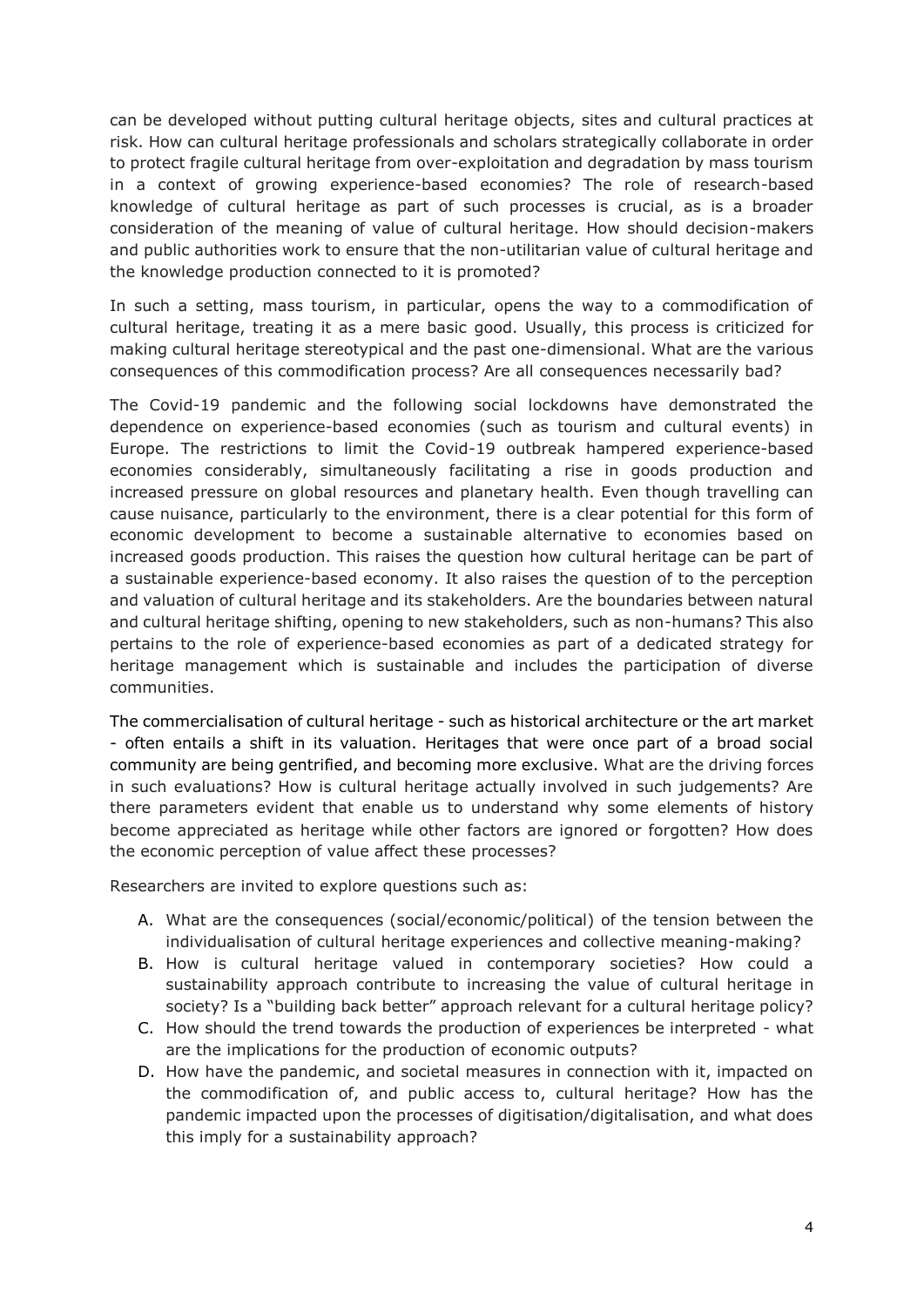#### **Theme 2: Cultural heritage and sustainable strategies**

Cultural heritage is contextually positioned and recognised, and may have different meanings and importance depending on its reception and reproduction by societal past or present collectives and environments.

As a boundary-object, that is to say an entity linking communities while allowing for inclusion of different understandings and coordination without consensus, cultural heritage has a capacity to become a meeting place for diverse social collectives, thus enhancing social cohesion.

But cultural heritage is strongly linked to politics, albeit not necessarily used explicitly and intentionally. Cultural heritage may assume, or be required to assume, an official and less inclusive character, often nationally-defined and expert-driven. In some cases cultural heritage and historic outlets, collections or archives have been (mis)used to build biased and unfounded narratives for dis/misinformation purposes. However, this exclusive character of national narratives has been, and still is, contested and challenged: subaltern heritages are advanced by various, new social and community movements as important means for empowerment and both global and local cultural heritage movements stress the need and importance of multivocality.

Conflicting narratives may involve the co-opting, assimilation or even suppression of cultural heritage by those in power. The heritage of under-privileged groups can be redirected and incorporated in national narratives through, for example, gentrification processes. Similarly, conflict and colonial or foreign occupation may lead to voluntary destruction of heritage or constitution of illicit collections. Such processes may open up the way for new approaches to heritage property and for new meanings to be attributed to cultural heritage - statues, for example, that acquire a new significance as political symbols- calling for increased ethical considerations to be taken into account.

Sustainability is often high on the political agendas, frequently expressed in terms of the UN Sustainability Goals. Yet, cultural heritage is seldom referred to as a resource for achieving sustainability. It could contribute substantial knowledge for devising sustainable development agendas, not least through providing historical experiences of the successful as well as unsuccessful management of crises, and how different strategies unevenly affected different groups of people and the environment. Through heritage-based knowledge and historical evidence, past and present unsustainable and unethical behaviours and path dependencies can be highlighted and challenged.

Researchers are invited to explore questions such as:

- A. How, and by whom, are narratives about cultural heritage produced, used, reproduced and communicated in different local / regional, national and international contexts? How can cultural heritage as multivocal meeting places be promoted? What is the role of cultural heritage in contesting anti-scientific / fake news?
- B. What are the consequences of nationally-driven cultural heritage policies for heritage management, subaltern heritage, community involvement and global responsibility? How can cultural heritage contribute to the promotion of humanistic values?
- C. How can cultural heritage help to inform decision-makers on sustainable and ethical strategies? What barriers, constraints or opportunities does cultural heritage face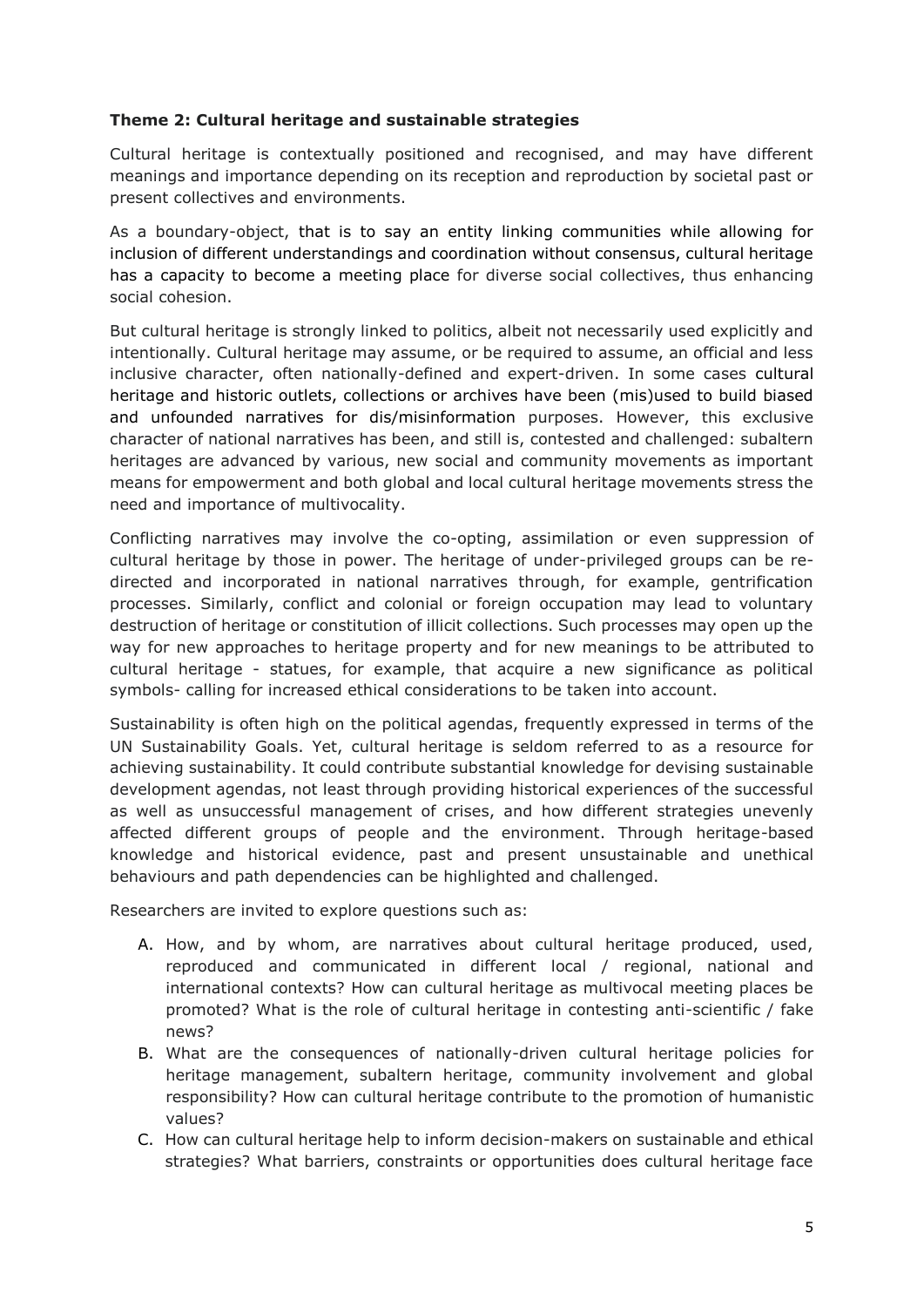in interacting with political agendas and political legitimacy in contemporary societies?

# **Applicants are invited to submit research proposals responding to either or both of the call themes.**

#### **Aims, Project Requirements and Evaluation Framework**

The funding agencies of the JPI CH CHSE call support the principles of the San Francisco Declaration on Research Assessment (DORA) in this call. DORA is a global initiative to improve the assessment of research and researchers, with the primary goal of discouraging the use of exclusionary metrics that are used for journals and publishers. In embracing DORA, the funding agencies supporting the JPI CH CHSE call furthermore acknowledge that there is not one ideal type of researcher and that talent can mean a broad range of approaches in the context of scientific or scholarly research. In the JPI CH CHSE call the supporting funding agencies therefore enable assessment focused on quality and context. This has consequences for the application form and assessment procedure. For more information on the application form, see 6.1 Application form. For more information on DORA, see, below, 7.3 San Francisco Declaration on Research Assessment.

The aims of the call are:

- To support well-defined, interdisciplinary and collaborative research projects of the highest quality and standards that will lead to significant advances in our understanding of cultural heritage across the broader research community and society.
- To maximise the value and impact of research outcomes by promoting knowledge exchange, interactions, partnerships and inclusive engagement between cultural heritage researchers, individuals and organizations outside the immediate research community at international and local level, to include policy and decision makers, public authorities, businesses and commercial enterprises, operational and rescue bodies, the broader heritage sector, voluntary and community groups and the general public.
- To encourage the participation of Early Career Researchers.
- To encourage the implementation and transmission of research outcomes and to communicate them and the knowledge acquired among researchers and stakeholder sectors.

Cultural heritage is a complex area requiring an interdisciplinary approach and productive collaborations between partners from different countries. Proposals will be expected to integrate and capitalize existing knowledge from a variety of fields of research in order to move towards truly interdisciplinary studies on cultural heritage, society and ethics. It is acceptable for a project to address issues from either or both of the research topics described above to address the broader challenges affecting cultural heritage. Research applicants are encouraged to include in their projects researchers from a range of areas and fields of research rarely associated with research on cultural heritage. They are also encouraged to highlight the knowledge chain, by including diverse stakeholders and endusers in order to foster an implementation-orientated approach, such as cultural organizations, public authorities, community groups and policy-/decision-makers.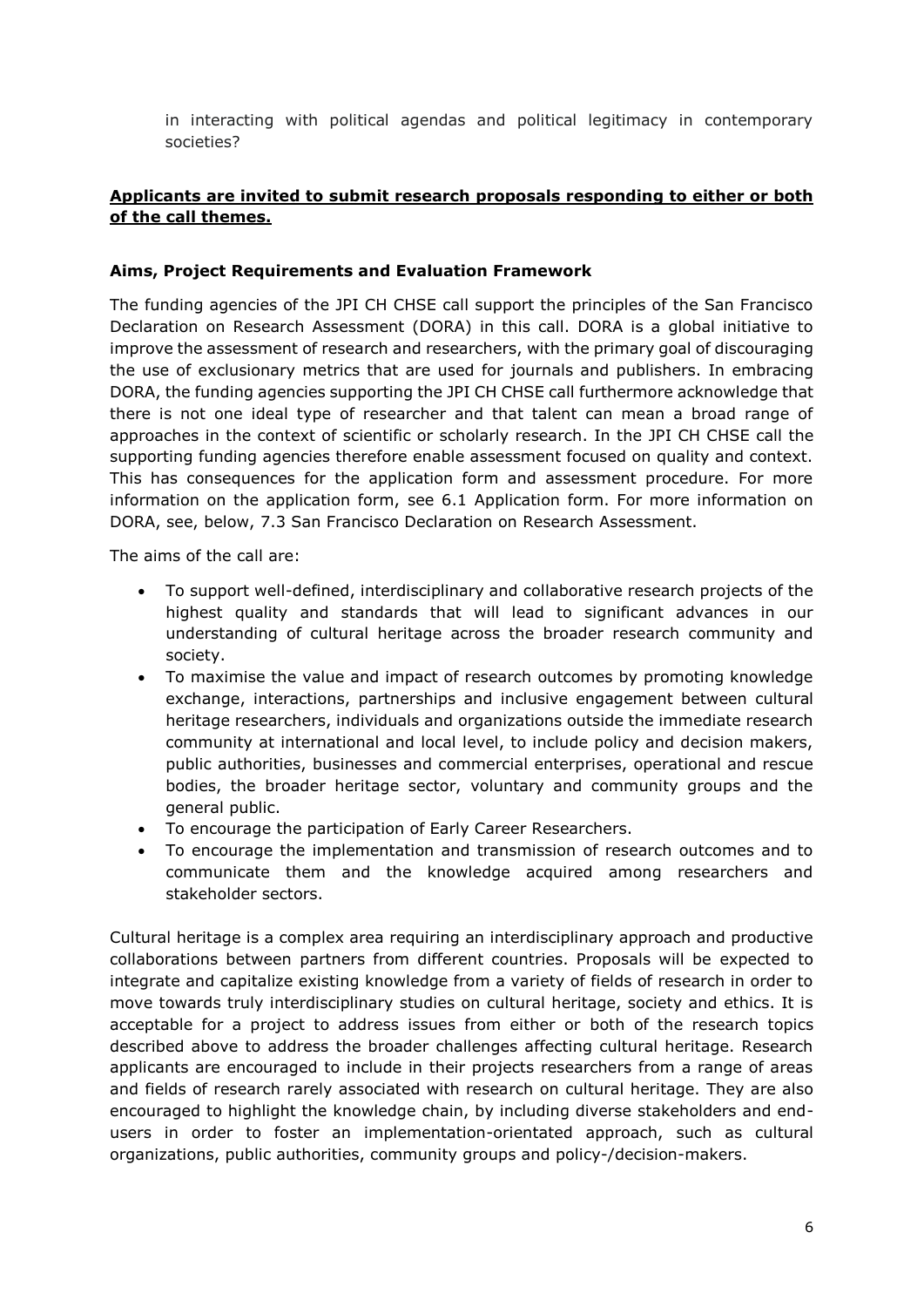#### **Potential/expected outputs, outcomes and impacts**

Outputs are the most direct and immediate results of research. Outcomes refer to what the project will enable for project participants and other beneficiaries (target groups, users) in terms of changes in competency, conduct, practice and policy. Impacts refer to longterm changes in society to be brought about by project's results and outcomes.

Describe how project activities presented in the dissemination plan and complementary activities outside the project will help to realise these outputs, outcomes and impacts.

Outputs could include traditional academic outputs such as conferences, workshops, and other knowledge transfer activities. They can also include policy recommendations and educational resources, or take the form of exhibitions, debates, films, broadcasts, websites, etc.

Outcomes could be constructed through co-curated projects and collaborations between academia, the GLAM sector (Galleries, Libraries, Archives, Museums), policy makers, cultural heritage organisations or other cultural heritage stakeholders, including different communities across locations, nations, and cultures.

# <span id="page-6-0"></span>**2. Call timetable**

This call will consist in two stages as described below. Applications received after the below deadlines will not be allowed into the evaluation and selection process.

#### **Stage 1: Registration, match-making and pre-proposal submission**

Stage 1 aims at allowing research applicants 1) to build or consolidate their research consortium through match-making activities organized by the call secretariat (optional), and 2) to submit a pre-proposal (compulsory). Further details are provided at **3. Matchmaking (optional)**.

Prospective research applicants **must submit a pre-proposal to be able to submit a full proposal at stage 2**. The pre-proposal submission portal, hosted on ANR's grant management system (SIM), will **open on 1 March 2022, 15:00 CET (Central European Time).** The deadline for submitting pre-proposals is **23 May 2022, 15:00 CEST**.

Please note that there is **no scientific assessment of the pre-proposal.** However, there will be a light eligibility check done by the call secretariat at general level and by each funding organization at national level. The call secretariat will check that each project involves at least three Principal Investigators from three different participating countries and at least one Associate Partner, and that the required documents (scientific document and letters of commitment from the Principal Investigators, see *3.2.1 Eligibility at stage 1*) have been submitted on the ANR's grant management system (SIM). Each funding organization will check the eligibility of their own Principal Leaders and Principal Investigators.

#### **Stage 2: Full proposal submission**

Project leaders and their consortia develop and submit their research proposals.

The full proposal submission portal, hosted on ANR's grant management system (SIM), will open **on 7 June 2022, 15:00 CEST**. The deadline for submitting full research proposals is **5 September 2022, 15:00 CEST**. The hyperlink for submitting full proposals will be provided to eligible applicants upon closing of stage 1.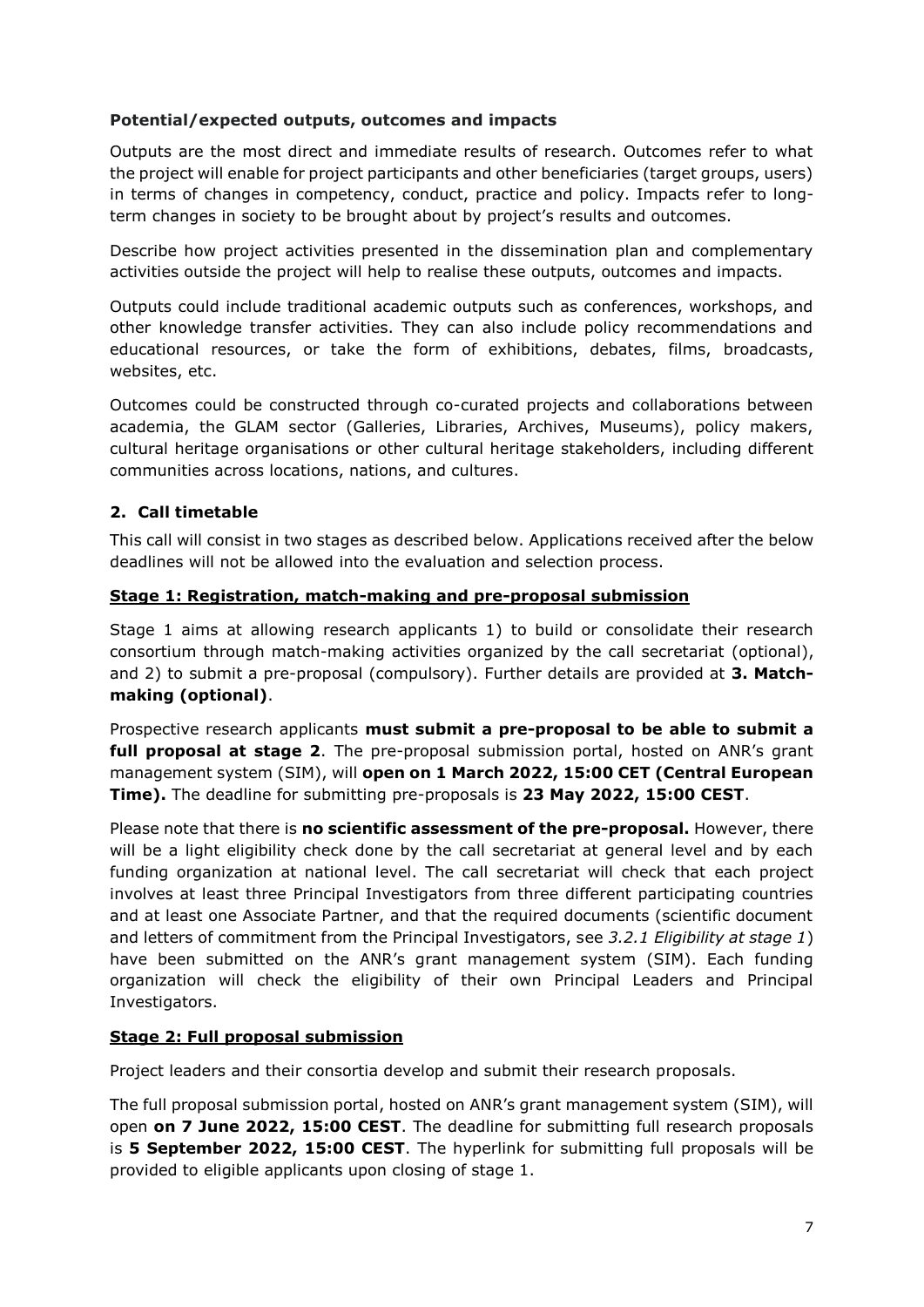Further information about the call can be found on the JPI CH – CHSE call dedicated webpage on the Heritage Research Hub: [https://www.heritageresearch](https://www.heritageresearch-hub.eu/funding/cultural-heritage-society-and-ethics-joint-call-2022/)[hub.eu/funding/cultural-heritage-society-and-ethics-joint-call-2022/](https://www.heritageresearch-hub.eu/funding/cultural-heritage-society-and-ethics-joint-call-2022/)

| <b>Procedure</b>                                                                                               | <b>Schedule</b>                   |  |
|----------------------------------------------------------------------------------------------------------------|-----------------------------------|--|
| Stage 1: match-making and pre-proposal submission                                                              |                                   |  |
| Registration for match-making activities (optional)                                                            | 1 March                           |  |
| Pre-proposal submission portal opens                                                                           | 1 March                           |  |
| Online information event (open to those who<br>registered). This online event will be repeated if<br>necessary | 8 March                           |  |
| Match-making platform is accessible to registered<br>participants                                              | 8 March - 23 May 2022             |  |
| Deadline for submitting pre-proposals                                                                          | 23 May 2022                       |  |
| General and national eligibility checks                                                                        | 23 May - 3 June 2022              |  |
| General and national eligibility outcome notification                                                          | 7 June 2022                       |  |
| Stage 2: full proposal submission                                                                              |                                   |  |
| Full proposal submission portal opens                                                                          | 7 June 2022                       |  |
| Deadline for submitting full proposals                                                                         | 5 September 2022                  |  |
| General and national eligibility checks                                                                        | 5 - 19 September 2022             |  |
| Eligibility outcome notification                                                                               | 20 September 2022                 |  |
| Evaluation by Independent International Assessment<br>Panel                                                    | 29 September - 28 October<br>2022 |  |
| Independent International Assessment Panel meeting                                                             | 2 - 4 November 2022               |  |
| Funding decision                                                                                               | 7 November 2022                   |  |
| Outcome notification to Project Leaders                                                                        | 13 November 2022                  |  |
| Funded projects start                                                                                          | December 2022 - May 2023          |  |

# <span id="page-7-0"></span>**3. Eligibility**

The language of the call is English and the applications must be written in English.

For this call each individual agency's eligibility rules apply to the research applicants requesting funding from that agency. Prior to submitting the pre-proposal, research applicants must check the eligibility requirements for each agency, which can be found in Annex A, along with contact details for agencies in each country.

# <span id="page-7-1"></span>**3.1.Eligibility of Research Applicants Requesting Funding**

In these guidelines, the term 'beneficiaries' refers to a research team consisting of one or more researchers involved in gathering data, information and facts for the advancement of knowledge provided that they request funding and are eligible according to their agency's National Eligibility Requirements (Annex A).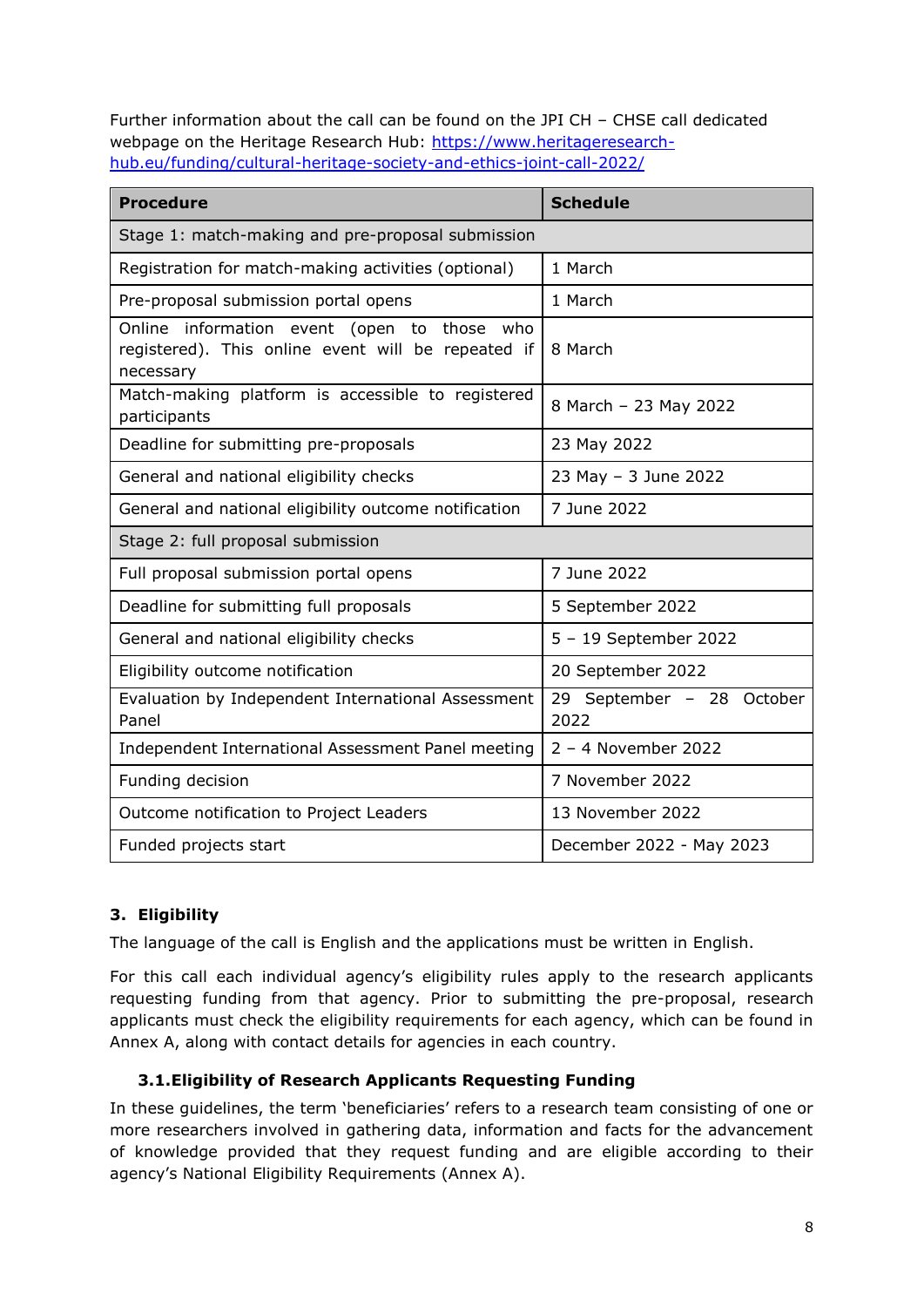Note that the actual eligibility can differ per country. Research teams and researchers who are not eligible for, or do not request funding (including from third countries) may still participate in proposals as Associate Partners (see *3.2.4 Associate Partners and Cooperation Partners*).

# **Please ensure that all beneficiaries are eligible according to their National Eligibility Requirements, otherwise the whole application may be rejected. If you are not sure to meet the eligibility criteria, please contact your national agency, whose contact details can be found at Annex A.**

Only beneficiaries eligible according to the rules of the national funding agencies participating in the JPI CH CHSE call are eligible to apply, irrespective of their nationality. These are:

- Agence Nationale de la Recherche (ANR, France)
- Agencia Estatal de Investigación (AEI, Spain)
- Arts and Humanities Research Council (AHRC, United Kingdom)
- Belgian Science Policy Office (BELSPO, Belgium)
- Dutch Research Council (NWO, The Kingdom of the Netherlands)
- Executive Agency for Higher Education, Research, Development and Innovation Funding (UEFISCDI, Romania)
- Lietuvos mokslo taryba (LMT, Lithuania)
- Ministry of Education, Youth and Sports (MŠMT, Czech Republic)
- The Research Council of Norway (RCN, Norway)

#### <span id="page-8-0"></span>**3.2.Eligibility of Applications**

#### **3.2.1. Eligibility at stage 1**

<span id="page-8-1"></span>Upon submission of the pre-proposal at stage 1, please note that:

- Each proposal must **demonstrate the involvement of at least three eligible Principle Investigators** each one based in an eligible institution in a different country participating in the call, by submitting letters of commitment together with the scientific document on the grant management system (SIM). Please note that the maximum number of national research teams or legal entities to be funded in a transnational project consortium is five – in any combination of three, four or five countries.
- Each member of a research team requesting funding must be based at an eligible institution and be considered eligible for funding by the funding agency of the country where they are applying and/or fall within the relevant funding agency's remit. **Please adhere to the National Eligibility Requirements for the funding agency you are applying to** (**Annex A**).
- **There also must be at least one Associate Partner (AP) in a JPI CH CHSE**  project. Please note that at stage 1, Project Leaders are required to provide an overview of the contributions that APs will make to the research project in the scientific document. At stage 2, APs must provide letters of commitment clearly describing their involvement in the project and setting out their financial or in-kind contribution. Please see *3.2.4 Associate Partners and Cooperation Partners* for further details.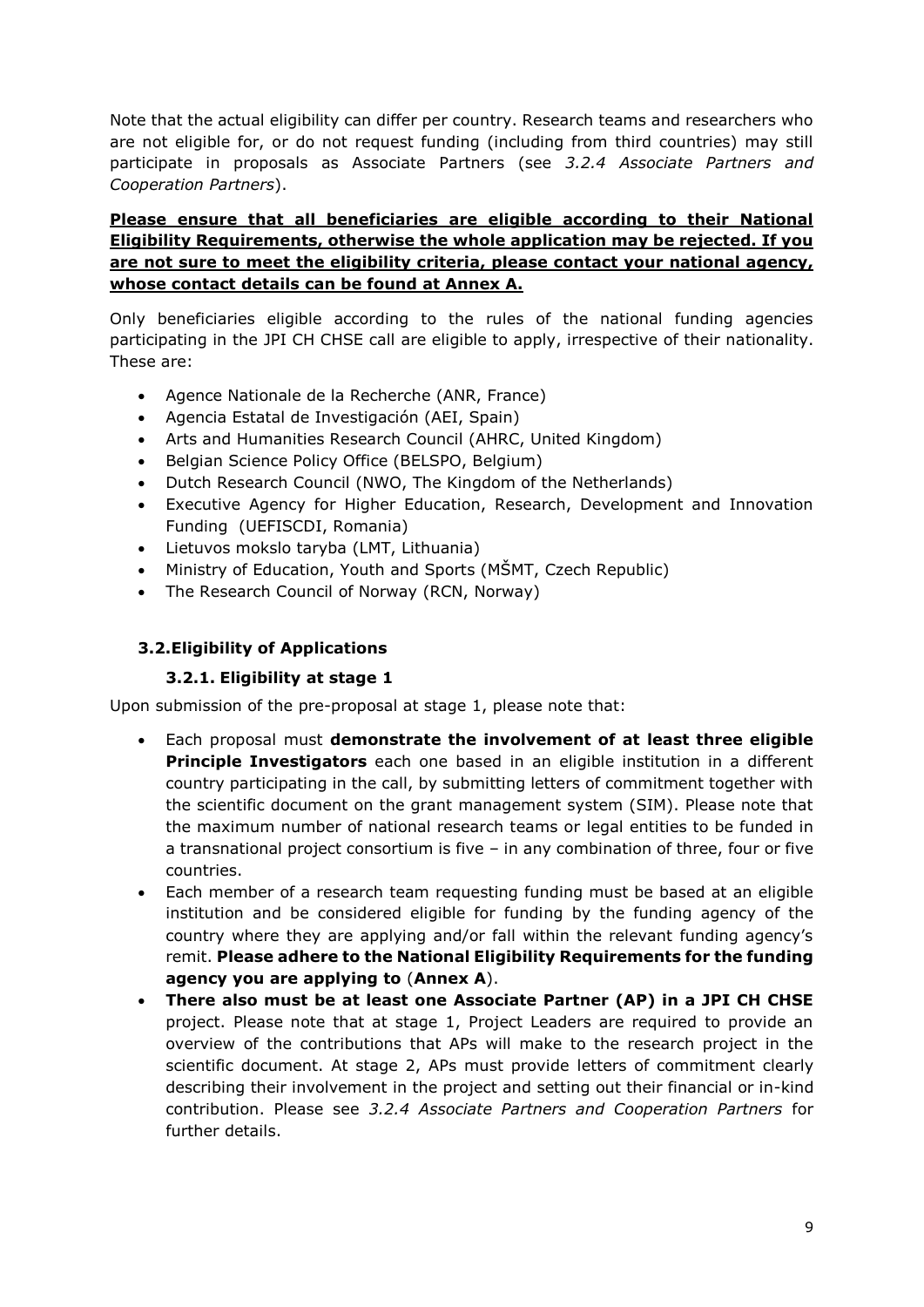# **3.2.2. Eligibility at stage 2**

<span id="page-9-0"></span>At stage 2, the eligibility requirements are that:

- All proposals, including compulsory documents such as the budget and letters of commitment (by the Associate Partners or Cooperation Partners – see section *3.2.4 Association Partners and Cooperation Partners*), must be submitted:
	- o In English;
	- o Complete and according to all required format;
	- o **by 5 September 15.00 CEST** on ANR's Grant management system (SIM).
- The proposal must be submitted by the Project Leader.
- The proposal must consist of one PDF file (application form including commitment letters) and an Excel file containing the budget tables, plus any documents required under national eligibility. The files should not be password-protected and the size of each file should not exceed 50 MB. If the file size is not sufficient (only applicable in case of a large number of letters of commitment), please inform the call secretariat (ANR) and upload additional letters of commitment in a separate PDF.
- The composition of research projects' consortiums (Project Leader and Principal Investigators) cannot change between stage 1 and stage 2.

Please note that some Funding Organizations require that research applicants must also submit the proposal to the relevant national Funding Organization(s) (see Annex A for detailed instructions).

The criteria regarding eligible PIs, national research teams or legal entities and Associate Partners are the same as for stage 1.

Projects must last for a **minimum period of 24 months** and not exceed **36 months** in duration. Projects must start **within 6 months after the funding decision**. All research teams within a project consortium must agree on a common starting date of the project. The latest starting date is 31 May 2023.

#### **3.2.3. Project Structure and Roles of Project Partners**

- <span id="page-9-1"></span> **The Project Leader (PL)** is responsible for carrying out and managing the project, in addition to his project related research. The PL must be a researcher with solid experience of managing collaborative research projects. He will be the contact person for the JPI CH CHSE call secretariat (ANR) throughout the application process and will be responsible for communication with the other partners in the project. If a researcher applies as a PL in a project, he can only apply as a PI in another project (except for research applicants based in Spain or in Lithuania who can only be involved in one proposal). He cannot apply to be PL in two or more projects. PLs who do not comply to this rule will see all applications they are involved in as PL/PI rejected immediately. Finally, the PL is responsible for the academic agenda and coherence of the project as well as for all reporting duties.
- **The Principal Investigators (PIs)** are responsible for leading research activities at their institution. The PIs are also responsible for the administrative and financial management of funds that will be transferred to their host institution. Other researchers (senior researchers, post-doctoral researchers) can be part of the **PI's research team (legal entity)** – please read the National Eligibility Requirements for each agency (**Annex A**). There can be only one PI per country. If appropriate and allowed under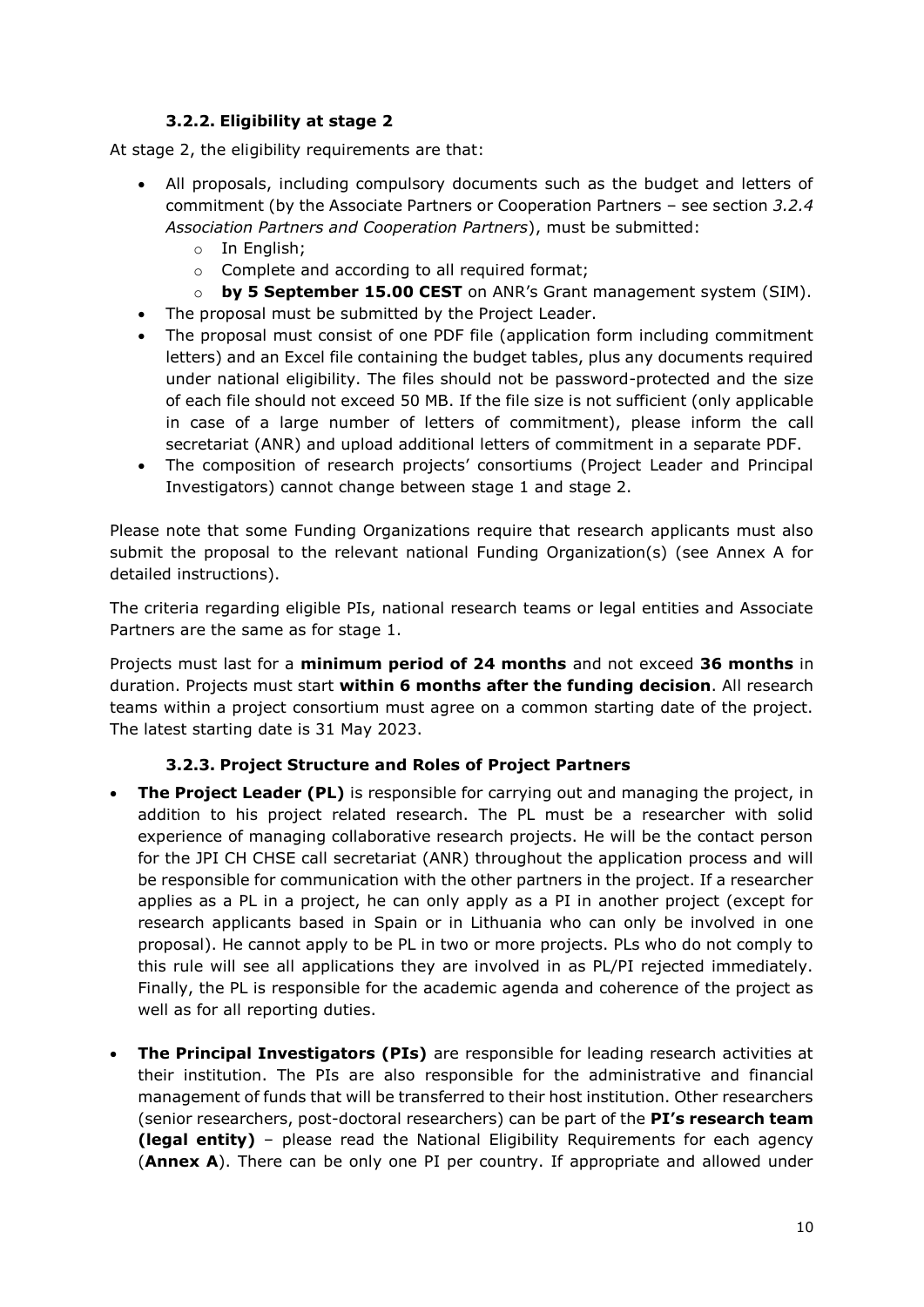national funding regulations, the PI can collaborate and make subcontracts with other institutions from the same country.

- Except for Spanish and Lithuanian researchers who can only be involved in one proposal as PIs, an applicant may be **involved in a maximum of two JPI CH CHSE proposals as Principal Investigator**. A PI is only allowed to be involved in a second proposal provided the following conditions are met:
	- $\circ$  The PI needs to inform their PLs if they are involved in more than one proposal.
	- o The total number of hours the PI participates in the submitted proposals must be lower than the number of hours they can commit.
- Researchers cannot apply to be PI in three or more projects. PIs who do not comply to this rule will see all applications they are involved in as PI rejected immediately.
- The project consortium must demonstrate sufficient research capacity to achieve the project objectives and the management of the consortium must be outlined and explained.

# **3.2.4. Associate Partners and Cooperation Partners**

- <span id="page-10-0"></span> **There must be at least one AP in a JPI CH CHSE** project. APs are stakeholders (e.g. industry, NGOs, policymakers etc.). APs are an important and significant added value, strengthen impact and societal support and add valuable insights to the project. They can contribute to a project in an advisory and collaborative capacity to help explore the knowledge transfer/exchange potential and impact of the proposed research. These partners however should not have a leading role in the research activities. Their participation is not eligible for funding unless stated otherwise in National Eligibility Requirements (see Annex A). No CVs may be submitted for Associate Partners. The number of APs is not limited.
- **In addition, researchers from non-JPI CH CHSE** participating countries may be included as **Cooperation Partners (CPs)** – this entirely optional and does not constitute an eligibility criteria as for APs' involvement. CPs may contribute to the research projects, either in-kind or financially, and their role can be described in the Description of Work. However, their participation is not eligible for funding unless stated otherwise in the National Eligibility Requirements. The number of CPs is not limited.
- The contribution of APs and CPs (if any) to the project should be outlined in the application. APs' and CPs' CVs are not requested.

Please note that **letters of commitments from Associate Partners (APs) and from Cooperation Partners (CPs) must be submitted at stage 2**. Please see **section** *6.1 Application form, Part E, Letters of commitment* for further details about the requested format and information for APs' and CPs' letters of commitment.

#### **3.3.Eligible Costs (for Beneficiaries)**

<span id="page-10-1"></span>Please adhere to all relevant eligibility requirements. Please note that **budget tables will be submitted together with the full proposal at stage 2**. No financial information shall be included in the pre-proposal submitted at stage 1.

 Both the standardized national budget template (Budget table A) and the total budget template (Budget table B) are available on the [JPI CH CHSE call dedicated webpage.](https://www.heritageresearch-hub.eu/funding/cultural-heritage-society-and-ethics-joint-call-2022/) Both templates need to be filled out in Euros.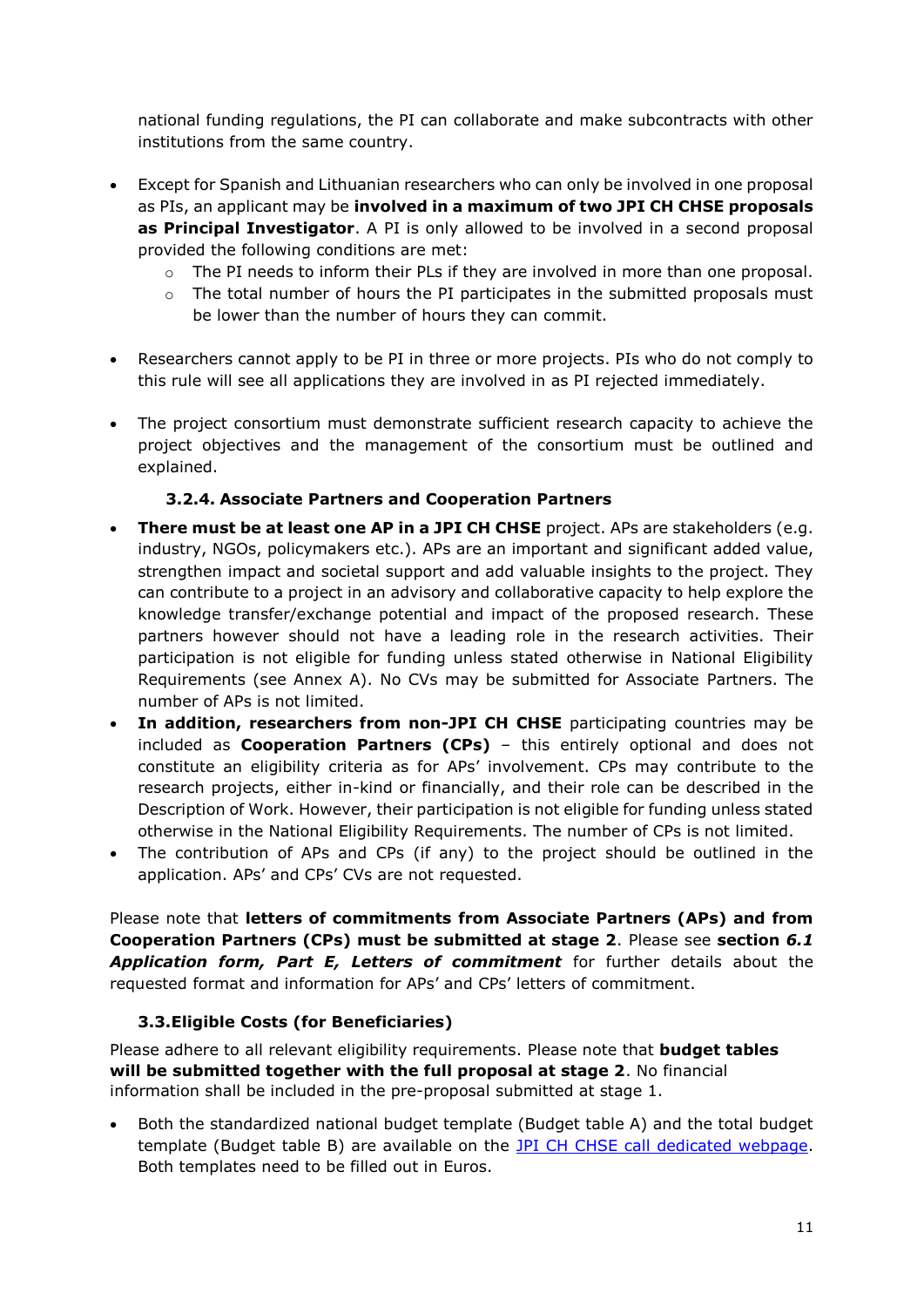- The budget for each research team in the project consortium must be eligible according to the National Eligibility Requirements of the agency which it seeks funding from.
- Research teams can apply for funding up to the relevant **national project funding budget limit** given in the summary of the National Eligibility Requirements at the end of this call text and in Annex A.
- The requested budgets of each research team in a project consortium must be specified in the relevant **national budget template**. Please specify the total budget requested per research team, the amount of funding requested from the national funding agency and the possible additional funding and the source by which it is provided. Note that some funders require the national budget to be provided in their national currency. Also note that some agencies like ANR are requesting applicants to produce their national budget form from their own national submission portal. Please consult the relevant national eligibility requirements in Annex A for further details.
- The project consortium as a whole must fill out the **total budget template in Euros** in which all budgets of the national research teams are aggregated. Additional funding must also be specified.
- A detailed budget justification is required. Applicants are also required to explain the source of any additional funding.
- Eligible costs will generally include direct costs such as employment costs, equipment, travel and meeting costs, consumables, dissemination and knowledge transfer costs. Countries differ in the criteria for eligible costs so please read the National Eligibility Requirements in Annex A to verify the eligibility of specific budget items according to the rules of the countries participating in the project.
- The budget must include the cost of at least one European trip per PI to present the project in a JPICH organized event, to be held during the course of the project.
- Countries differ in the available support for non-academic/government/industry partners – please check the National Eligibility Requirements for each country in Annex A.
- Beneficiaries of JPI CH CHSE call funding must use Open Access publishing wherever possible (see section *7.2 Open Access Publishing*). If publishing under 'author pays' model is foreseen during the application phase, the related costs may be included in the budget. Costs must be realistic, justified/substantiated and eligible according to the relevant National Eligibility Requirements.

# <span id="page-11-0"></span>**4. Match-making (optional)**

The match-making activities consist in an **online information event** and an **online match-making tool**, which both aim at supporting prospective research applicants in building or consolidating strong transnational and transdisciplinary research consortia that meet the general eligibility requirements for this call. It also aims at fostering networking, particularly for Early Career Researchers, and complementarity of proposals in order to avoid duplication of proposals.

All prospective research applicants will be invited to register for an online information event and to join the JPI CH CHSE call match-making platform, hosted on Wix. For further details, please visit: [https://www.heritageresearch-hub.eu/funding/cultural-heritage-society-and](https://www.heritageresearch-hub.eu/funding/cultural-heritage-society-and-ethics-joint-call-2022/)[ethics-joint-call-2022/](https://www.heritageresearch-hub.eu/funding/cultural-heritage-society-and-ethics-joint-call-2022/)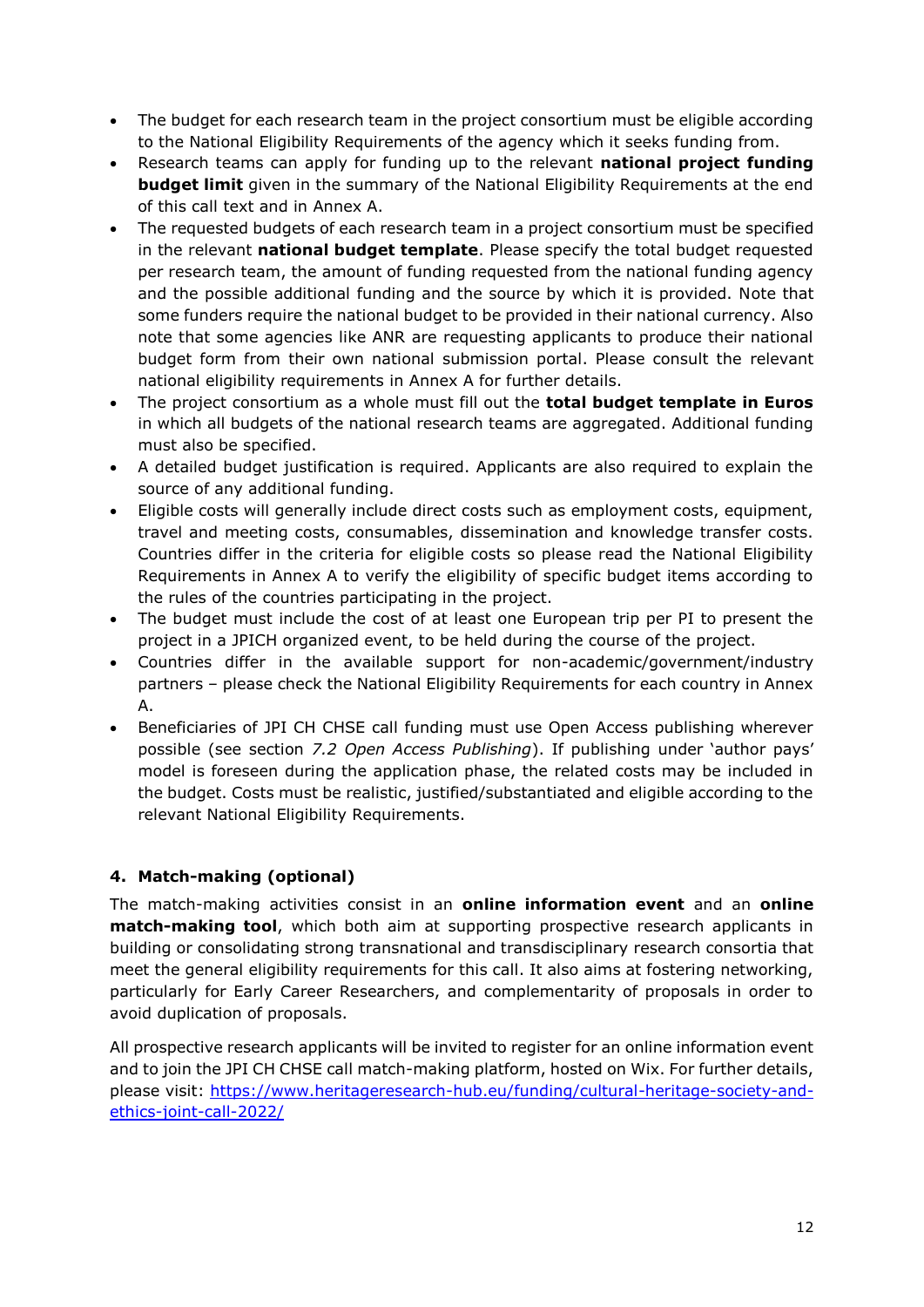The **online information event hosted by the JPI CH CHSE call secretariat will** set out the background, objectives and timeline of the call and provide guidance as to how registered research applicants should make use of the online match-making platform.

The **match-making platform** will enable prospective research applicants to consult each other's profiles and research interests, identify common areas of interest and forge connections in order to constitute or consolidate strong transnational and transdisciplinary research consortia. **Early Career Researchers are particularly welcome** to join the match-making platform, as well as **any prospective research applicants looking for further disciplinary or national diversity** in their research consortia in order to meet the general eligibility requirements for this call (see 3. Eligibility).

The match-making platform will be open **from early March until the end of 2023.** All data from the match-making platform will be stored and disposed of safely, according to the EU GDPR.

Please note that registering and participating in match-making activities is **strongly encouraged, but not compulsory.** Thus, prospective research applicants who have already formed an eligible research consortium and/or do not wish to share their personal information (including research interests) with other applicants can submit a pre-proposal without registering and using the match-making platform. **However, all prospective research applicants must submit a pre-proposal to be able to submit a full proposal at stage 2** (see 2. Call timetable for further details).

All information collected will be processed, used and stored safely, according to the Directive 95/46/EC (General Data Protection Regulation, GDPR) ([https://eur](https://eur-lex.europa.eu/eli/reg/2016/679/oj)[lex.europa.eu/eli/reg/2016/679/oj](https://eur-lex.europa.eu/eli/reg/2016/679/oj)).

# <span id="page-12-0"></span>**5. Pre-proposal structure and submission (stage 1)**

At stage 1, research applicants are expected to **submit a pre-proposal on ANR's grant management system (SIM) by 15.00 CEST on 23 May 2022.** Applications must be submitted on SIM at this link:

https://aap.agencerecherche.fr/ layouts/15/SIM/Pages/SIMNouveauProjet.aspx?idAAP=1 [787#](https://aap.agencerecherche.fr/_layouts/15/SIM/Pages/SIMNouveauProjet.aspx?idAAP=1787)

**Applicants must submit the pre-proposal as a single PDF file, based on the "stage 1 – application form" template available** on the [JPI CH CHSE call dedicated webpage.](https://www.heritageresearch-hub.eu/funding/cultural-heritage-society-and-ethics-joint-call-2022/) **No other annexes are allowed.** The pre-proposal must consist of:

- 1) A scientific document (maximum 4 A4 pages, font Calibri 11 only, single spaced, 2cm margins, numbered pages) setting out the project's objectives, consortium and references – see below in this section for further details.
- 2) Letters of commitment from at least three eligible Principle Investigators, each based in an eligible institution in a different country participating in the call (see section 3.2.4 for further details). These letters must include contact details of the PIs.

**Please note that there is no scientific assessment of the pre-proposal at stage 1, but that only those who have submitted the above documentation, complete and in the prescribed format (see below), via ANR grant management system (SIM) by 23 May 2022, 15:00 CEST, will be invited to submit a full proposal at stage 2.**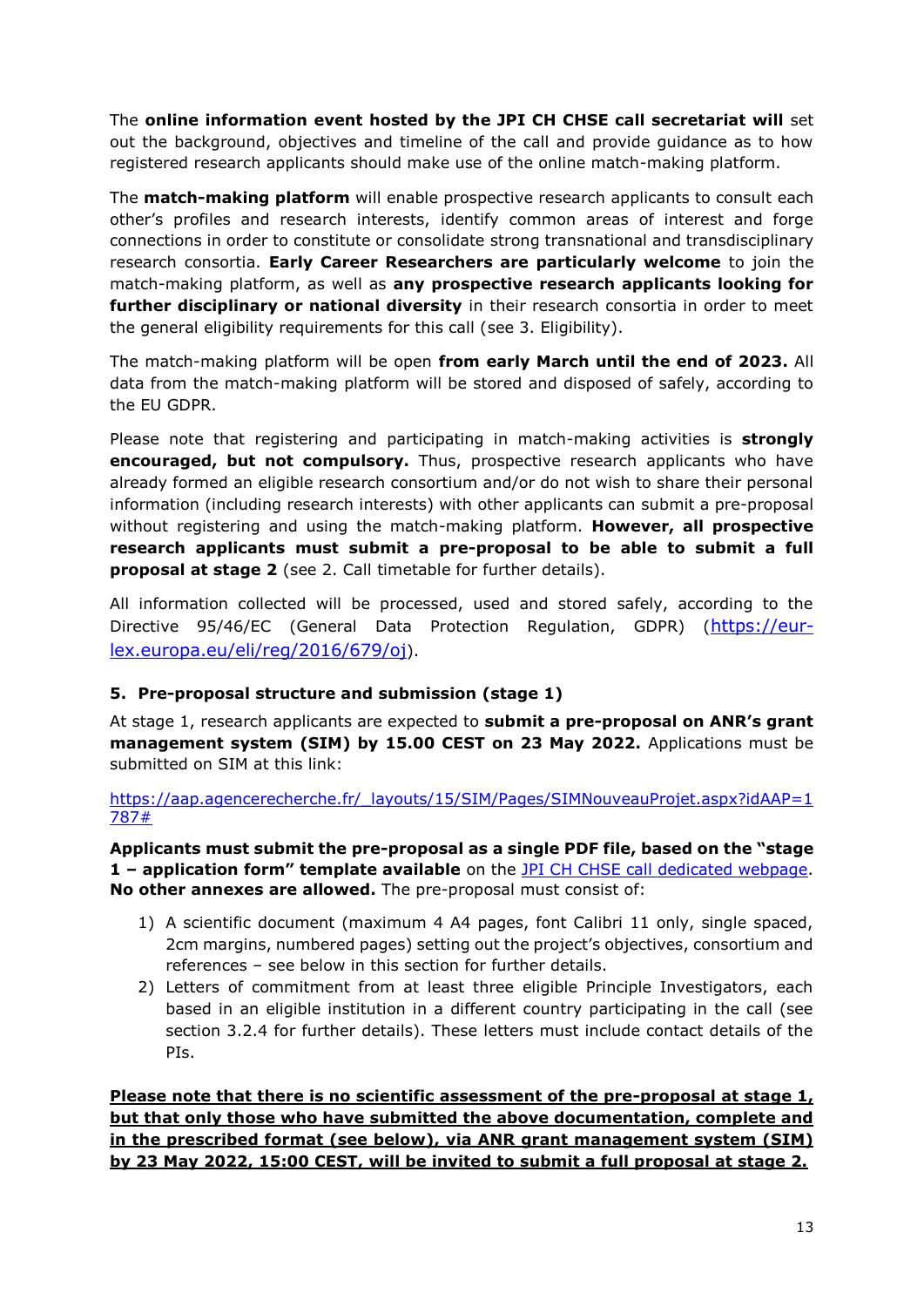The **scientific document of the pre-proposal** must be in PDF format and comply with the following criteria: maximum four A4 pages, Calibri 11 or equivalent, single spaced, 2cm margins, numbered pages. It must consist in three sections, as follows, and include a description of the:

# **1. Pre-proposal's context, positioning and objective(s)**

- Project's objectives and research hypotheses;
- Position of the project with regards to the state of the art;
- Proposed methodology for reaching the scientific objectives; consideration of the interdisciplinarity / transdisciplinarity of the project in the chosen methodology;
- Innovative and / or ambitious nature of the project, originality of the objectives and of the methodology;
- Ability of the project to address the research issues covered by either or both of the JPI CH CHSE themes;
- No budget information to be included at this stage.

# **2. Partnership (consortium or team)**

- The Project Leader's experience and expertise within their scientific areas of expertise and as project coordinator;
- The consortium, including an overview of the Principal Investigators' experience and expertise, as well as any other information which demonstrate the complementarity, relevance and effectiveness of the partnership.
- The Associate Partner(s)' experience and expertise, and its role in the overall project. Please see section 3.2.4 for further details on Associate Partners' eligibility for funding.
- [If any], the Cooperation Partner(s)' experience and expertise, and its role in the overall project. Please see section 3.2.4 for further details on Associate Partners' eligibility for funding.

# **3. References related to the project**

Bibliographical references used for the pre-proposal.

References must be complete, i.e. including all the co-authors, complete title, title of the journal, etc. If available, research applicants should provide the « open access » link to improve accessibility for the reviewers. Preprints are allowed, especially those referencing preliminary data. Impact factors are prohibited. Bibliography is included in the "limit of 4 pages".

#### <span id="page-13-0"></span>**6. Full proposal structure, assessment procedure and evaluation criteria (stage 2)**

All proposals should be structured following the guidelines below. All word limits are inclusive of all text, tables (excluding budget tables), references, diagrams, and pictures.

# **The proposal application consists of two mandatory documents:**

- 1. The application form, including summary, the Description of Work and associated information (.pdf only).
- 2. Excel file with basic project information and budget tables.

All files should follow the format prescribed below. No other files are permitted, except for any additional documents required under national eligibility or a document containing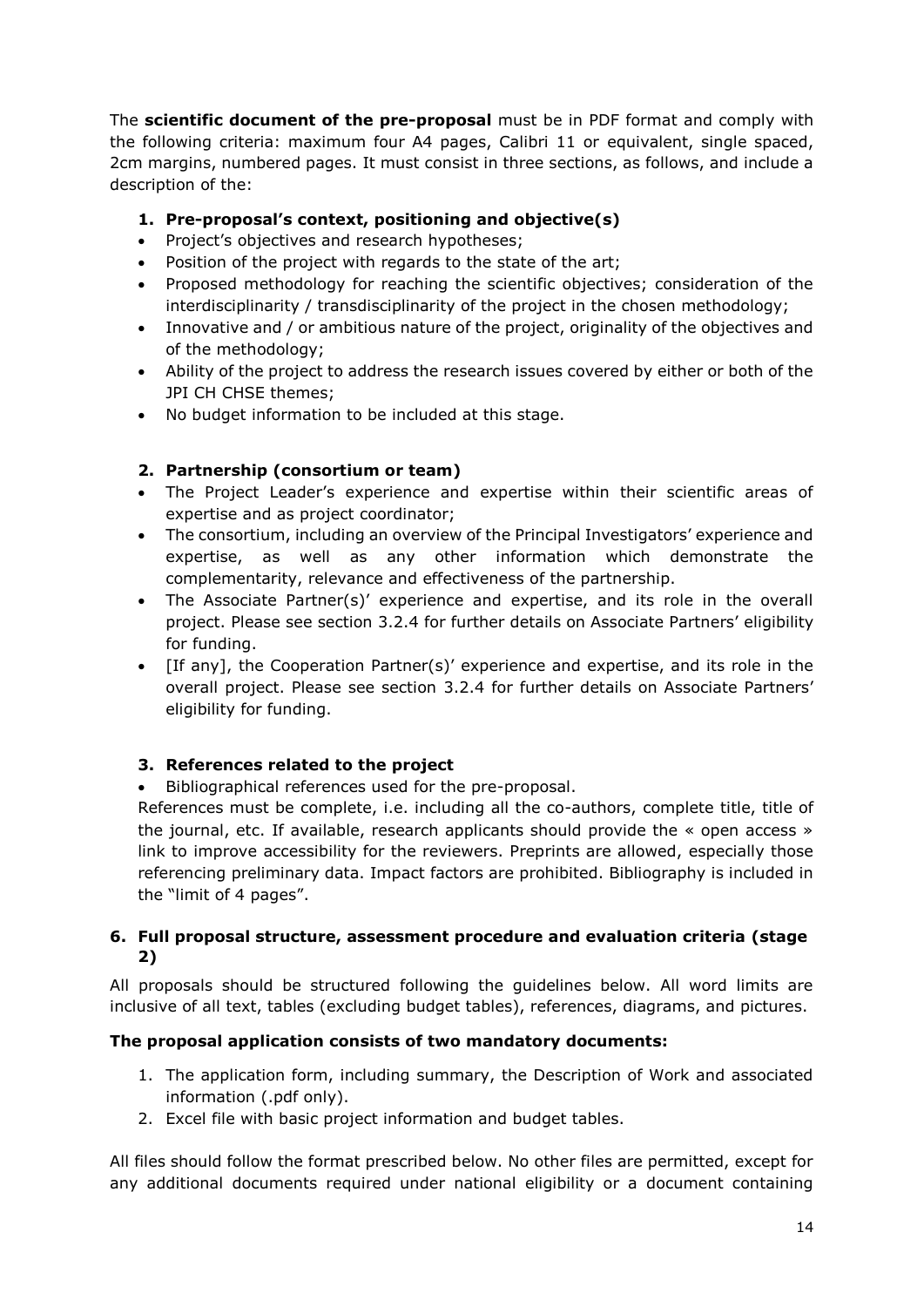additional letters of commitment in case the application file size exceeds 50 Mo. Guidelines for completing the files and submitting the application are provided below.

**The application form for proposals and the obligatory budget templates must be downloaded from the [JPI CH CHSE call dedicated webpage.](https://www.heritageresearch-hub.eu/funding/cultural-heritage-society-and-ethics-joint-call-2022/) Applicants must also check their funding agency's national eligibility requirements and, if necessary, download from their agency's website any further obligatory documents.** 

# **6.1.Application Form (.pdf)**

<span id="page-14-0"></span>The form will ask for:

- Basic details such as the names and institutions of the applicants, contact details of the Project Leader, the project title and acronym;
- A publishable summary of the project (Section I);
- The full Description of Work (Section II: parts A-E).

# *Publishable Project Summary (Section I)*

The abstract in the summary should be no more than 300 words and provide:

- A brief context for the proposed research;
- The aims and objectives of the project;
- The relevance to the JPI CH CHSE aims and research topics;
- Expected outcomes/impacts of the JPI CH CHSE project;
- A maximum of **five** free-text keywords.

The summary will be published if the application is successful. Please ensure that no confidential or sensitive information is included. Further, it needs to be written in a way that is understandable to a general audience.

# *The Description of Work and Associated Information (Section II)*

All pages in this section must be numbered. **An application without a Description of Work will not be accepted.** The Description of Work should be a self-contained description of the proposed research. **It should not exceed the word limits provided below (all limits are inclusive of all text, tables (excluding the budget tables), references, diagrams and pictures).** The font size allowed is 11 Calibri only. All margins should be 2cm, not including footers or headers. The **use of hyperlinks is prohibited in all sections**. The word counts include all text including – but not limited to – references, footnotes, text in figures, figure captions and tables.

The Description of Work should be structured as follows:

# **Part A – Description of Research (5,000 words max.)**

A1 Concept, and research questions and objectives of the JPI CH CHSE project and how it fits the call specification.

A2 Research context and how the proposed project is innovative, timely and important.

A3 Research design and methodology and parameters, including interdisciplinary approach.

A4 Work plan, detailed timeline and milestones.

A5 Short bibliography supporting the research case.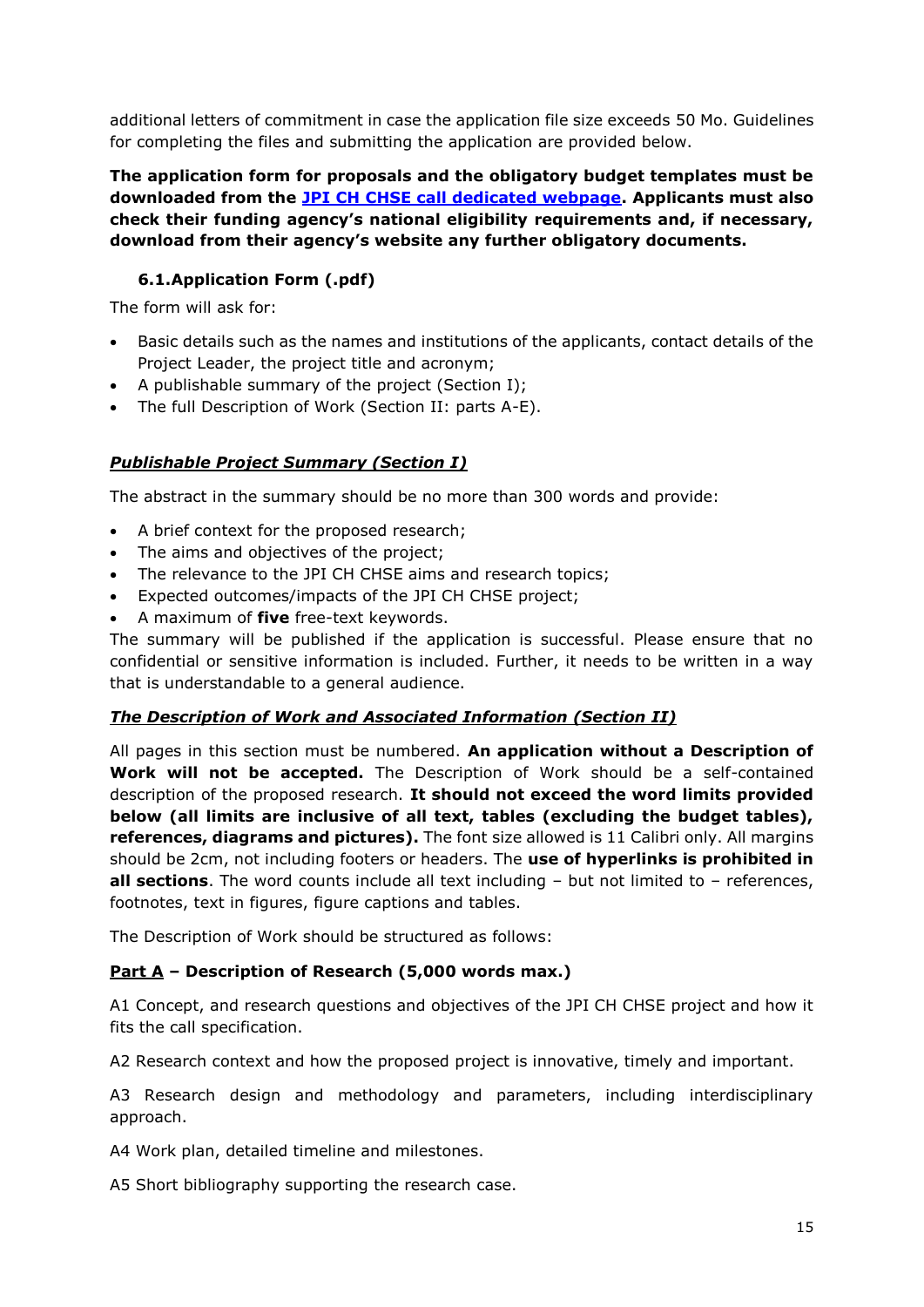# **Part B – Description of Impact Pathway Approach (2,500 words max.)**

B1 Description of the deliverables/outputs of the project. Outputs are the most direct and immediate insights resulting from your research, falling under the direct span of control of the project.

B2 Description of its potential value for target groups such as researchers, cultural heritage management, non-academic stakeholders and society, including SMEs, heritage owners, public administrations, research partners and local communities.

Description of the potential and/or desired scholarly, cultural, societal, environmental and/or economical outcome or impact of the project. Outcome relates to potential changes in behavior of partners and stakeholders that can result from the uptake of outputs. Description of the involvement and contributions of APs in facilitating the uptake. Uptake by early adopters may be part of the project, but is not mandatory.

Uptake by next and final users that results in adopter-level changes needed to achieve the intended impact, fall outside the direct span of control of the project and may be included, but is not mandatory.

B3 Description of the outlines of the intended impact. Impact is defined as the 'big picture' changes in institutional, environmental, financial, technical and social conditions that the project is working towards.

Indicate which steps will need to be taken during and after the project to ensure that the results are actually used, who the most important knowledge users will be and how they will be engaged. How does this relate to the breakthroughs to be achieved?

Show how the activities within the project will contribute to encouraging collaboration, cocreation and knowledge sharing within the knowledge chain, but also between the knowledge chain and societal partners.

Indicate the extent to which there is an active role for relevant target groups and broader society in translating the results into action.

# **Part C – Description of Implementation and Management (2,500 words max.)**

C1 Description of the JPI CH CHSE project management structure and procedures, and management of copyright, intellectual property, ethical issues<sup>1</sup> and research integrity<sup>2</sup>.

C2 Description of the relevant expertise and experience of the individual participants (including experience of coordinating research across national boundaries).

**<sup>.</sup>** <sup>1</sup> In accordance with national requirements research teams are responsible for ensuring that ethical issues relating to the research project are identified and brought to the attention of the relevant approval or regulatory body in their respective countries. Ethical issues should be interpreted broadly and may encompass, among other things, relevant codes of practice, the involvement of human participants, tissue or data in research, the use of animals, research that may result in damage to the environment and the use of sensitive economic, social or personal data.

 $2$  When preparing a proposal and carrying out a research project applicants are expected to adhere to rules of good research practice as outlined in The European Code of Conduct for Research Integrity [\(http://www.allea.org/wp-content/uploads/2017/03/ALLEAEuropean-Code-of-Conduct](http://www.allea.org/wp-content/uploads/2017/03/ALLEA-European-Code-of-Conduct-for-Research-Integrity-2017-1.pdf)[for-Research-Integrity-2017-1.pdf\)](http://www.allea.org/wp-content/uploads/2017/03/ALLEA-European-Code-of-Conduct-for-Research-Integrity-2017-1.pdf). The principles of integrity include, among others, fairness in providing references, giving credit, honesty in communication and impartiality and independence.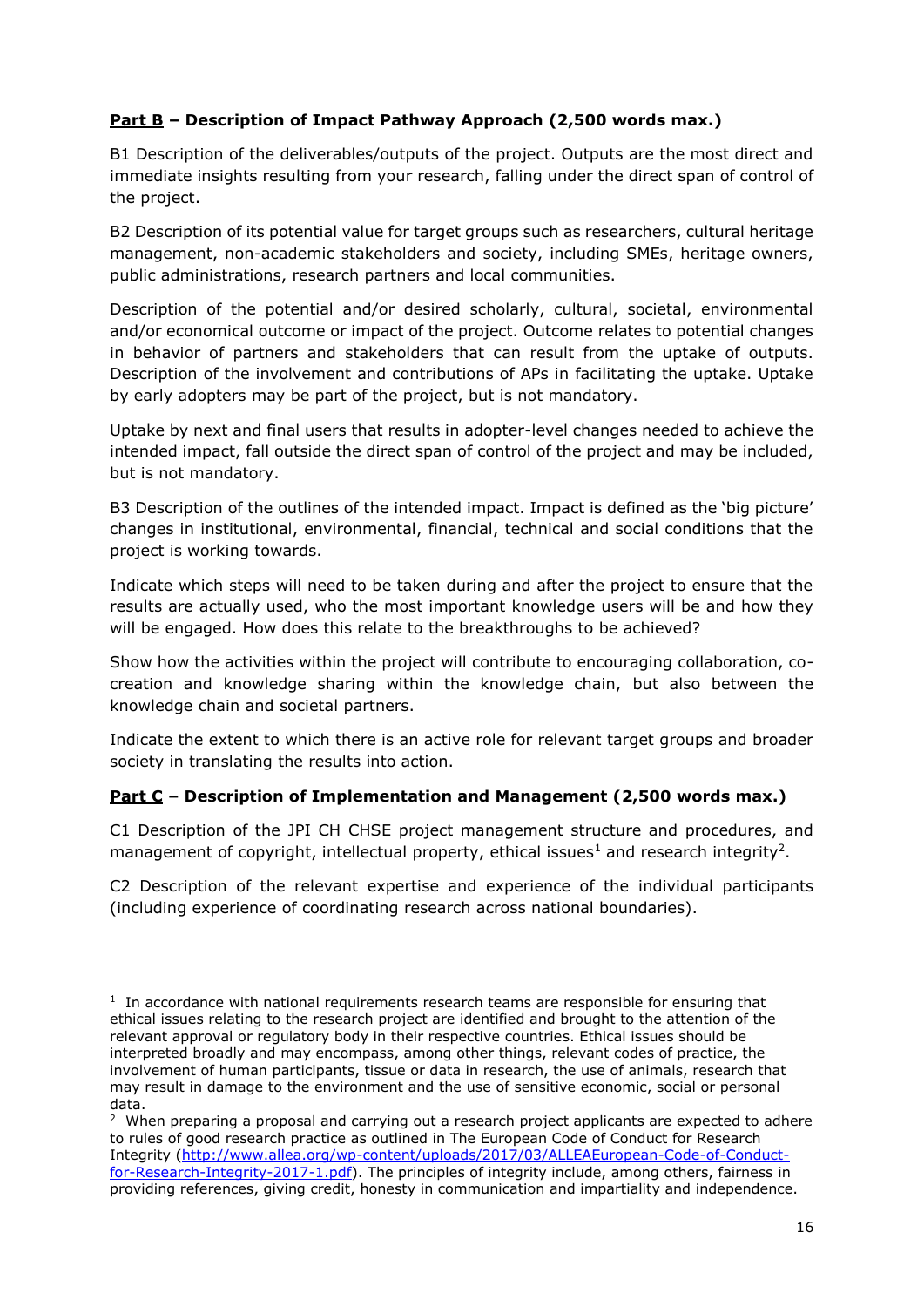C3 Description of the consortium as a whole (including complementarity, balance between disciplines, level of staffing, plans for effective collaboration), including other stakeholders. Active involvement of stakeholders in developing the research questions and carrying out the project is encouraged. Describe how the consortium takes aspects of diversity into account.

C4 Allocation and justification of the resources to be committed along with a justification of the distribution of costs across the PIs and of the overall requested budget, including additional external funding (if applicable). Copy the budget tables you have prepared in the Excel file into your proposal.

C4.1 Detailed budget for each PI's activities per year: budget table A followed by the justification of the requested budget.

C4.2 Overall budget for the whole duration of the project: budget table B followed by the justification of the distribution of costs across the PIs.

C4.3 If applicable, a description of own/additional funding should be given, including the (in-kind) contribution(s) of the Associate Partner(s), complementing the JPI CH CHSE requested funding (obligatory for some funding agencies, please consult the National Eligibility Requirements).

The justification of costs should be added here under the tables.

# **Part D – Curriculum Vitae**

Please include CVs for the Project Leader and all Principal Investigators (max. 2 A4 pages. The font size allowed is 11 Calibri only. All margins should be 2 cm, not including footers or headers per PL/PI). Each CV may include a bibliography up to 5 relevant outputs (including, but not limited to, publications).

D1 Academic profile (max. 400 words per PL/PI) in English for the Project Leader and all Principal Investigators. Provide a comprehensive description of academic profiles in narrative form. Each CV must include the complete first name and complete surnames of the PL or PI.

Please note that the focus is not on publications nor on output indicators, as output can be addressed in section D2. Do not include H-indexes, impact factors, or any type of metric that refers to journal or publisher impact.

D2 Key output (max. 5 items per PL/PI. max. 400 words per PL/PI, excluding output titles and references to the output) for the Project Leader and all Principal Investigators during the last 5 years. Do not mention H-indexes, impact factors, or any type of metric that refers to the journal, publisher, or publication platform, rather than to the individual output item; the scientific content of a paper is much more important than publication metrics or the identity of the journal in which it was published. A broad range of impact measures directly related to the output item may be considered, including qualitative indicators of research impact, such as influence on policy and practice. Applicants are encouraged to provide context for each motivation to support the assessment.

D3 Impact (academic and societal) (max. 400 words per PL/PI).

The word count includes all text used in Part D, except the output titles and references to the output items.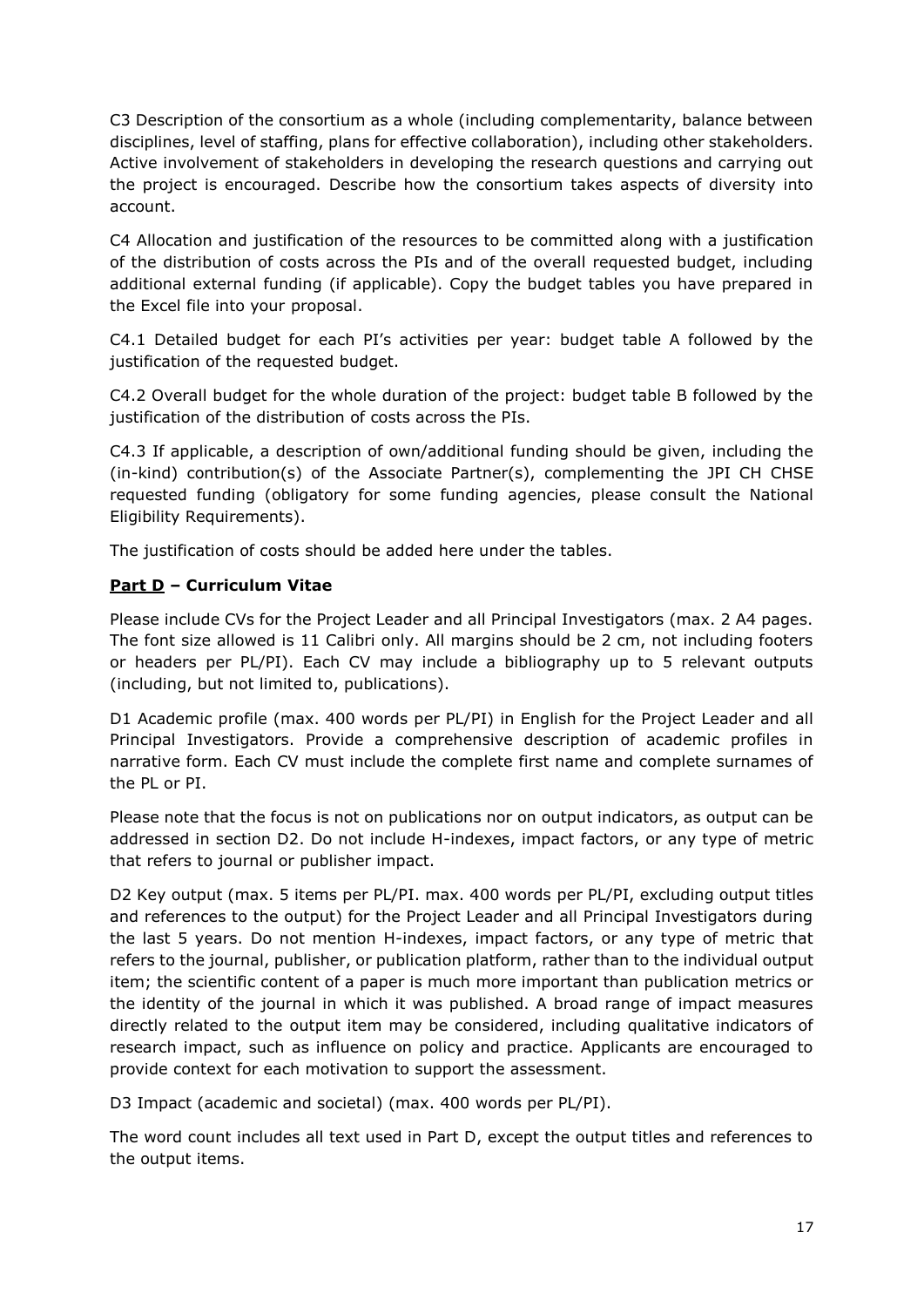# **Part E – Letters of Commitment**

The contribution of APs and CPs to the project should be outlined in the application, **and a signed and scanned letter of commitment (max. one side of A4 each, in English) submitted at stage 2, based on the template available** on the [JPI CH CHSE call](https://www.heritageresearch-hub.eu/funding/cultural-heritage-society-and-ethics-joint-call-2022/)  [dedicated webpage.](https://www.heritageresearch-hub.eu/funding/cultural-heritage-society-and-ethics-joint-call-2022/)

Letters of commitment from each of the Associate Partners (APs) are compulsory. As involvement of at least one AP is mandatory, an electronic copy of at least one signed and scanned letter of commitment of the involved AP's **must** be included. The letter should explain the AP's interest and role in the JPI CH CHSE project and make explicit the nature of the AP's commitment to the JPI CH CHSE activities. They should either specify the amount of funding (in euros) that they are willing to contribute or specify the costs of their in-kind contribution. In the letter, the AP is also expected to state the source of funding for its part in the project.

Please note: some funding agencies may request a letter of approval or commitment from a host institution (e.g. NWO). These are also to be included in the final proposal. **Please adhere to the National Eligibility Requirements for your intended funding agency (Annex A).**

# <span id="page-17-0"></span>**6.2.Budget Tables (.xls or .xlsx)**

Please provide details of the budget for the project using the relevant JPI CH CHSE budget templates which are provided on the **JPI CH CHSE call dedicated webpage**. Additional information, other than requested on the worksheets in the template(s) will not be taken into account.

The budget table file should include:

- The name and affiliation of the PL and PIs, their e-mail addresses and the funding organizations involved;
- The summary budget (overall, requested and additional funding (including in kind contributions)) for the JPI CH CHSE project for the whole duration of the project (**Budget Table B**); to be filled out in Euros only;
- The detailed total budget and requested funding for each PI/research team per year (**Budget Table A**); to be filled out in Euros.

This information should wherever possible be presented in one file. Please note that some countries have specific national budget formats to be used in addition to Budget Table A.

#### **6.3.Assessment procedure**

**.** 

<span id="page-17-1"></span>All aspects of the proposals will be **assessed against all the evaluation criteria** and applicants should ensure that the information in the Description of Work addresses all the requirements under each of the criteria (see *6.4 Evaluation criteria*).

The assessment of proposals will be undertaken by an Independent International Assessment Panel<sup>3</sup> with expertise in fields of research relevant to the proposals. Each

<sup>&</sup>lt;sup>3</sup> When assessing the full proposals the Independent International Assessment Panel will adhere to rules of good research practice as outlined in the European Code of Conduct for Research Integrity ([http://www.allea.org/wp-content/uploads/2017/03/ALLEAEuropean-Code-of-Conduct-for-Research-Integrity-2017-1.pdf](http://www.allea.org/wp-content/uploads/2017/03/ALLEA-European-Code-of-Conduct-for-Research-Integrity-2017-1.pdf)).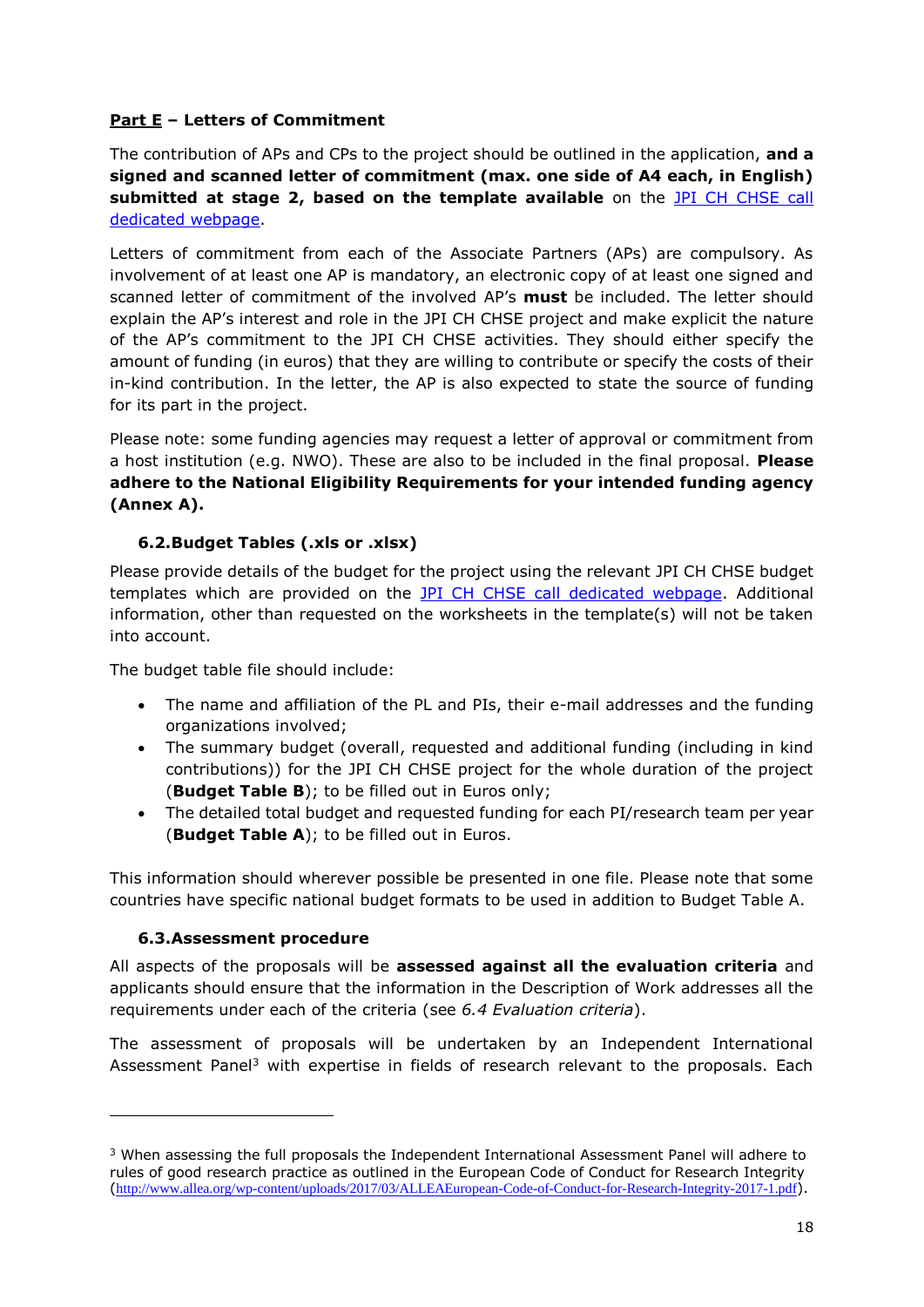proposal will be assessed by a principal assessor and a second assessor. After the remote evaluation of proposals, the panel will meet to discuss and decide on a final score for each proposal, which will determine a ranking list.

The JPI CH CHSE Management Group will make the actual funding decision based on the recommendations and ranking list determined by the Independent International Assessment Panel, taking into account the available national funding agency budgets.

The JPI CH CHSE Management Group will ensure the fair and equitable nature of the evaluation and selection process and its compliance with the JPI CH CHSE call and JPI guidelines. The funding recommendations of the Independent International Assessment Panel will be subject to approval by the funding agencies.

# **6.4.Evaluation Criteria**

<span id="page-18-0"></span>Eligible proposals will be assessed against the following, European Commission supported, evaluation criteria:

| <b>Criterion</b>                                                                 |                                                                                                                                                                                                                                                                                                                                                                                                                                                                                                                                               | <b>Threshold/Score</b> |
|----------------------------------------------------------------------------------|-----------------------------------------------------------------------------------------------------------------------------------------------------------------------------------------------------------------------------------------------------------------------------------------------------------------------------------------------------------------------------------------------------------------------------------------------------------------------------------------------------------------------------------------------|------------------------|
| Research<br>excellence -<br>the<br>quality of<br>the<br>transnational<br>project | Sound concept, and quality of research<br>$\bullet$<br>questions and objectives;<br>Fit to the aims and topics of JPICH CHSE<br>$\bullet$<br>call;<br>The extent to which the proposed work is<br>$\bullet$<br>ambitious, novel, and goes beyond the<br>state-of-the-art;<br>Quality and effectiveness of the research,<br>$\bullet$<br>methodology<br>and<br>interdisciplinary<br>approach, and associated work plan.                                                                                                                        | 3/5                    |
| Potential impact                                                                 | Potential outcome(s) and impact of the<br>$\bullet$<br>proposed research and innovation;<br>Including, if applicable: likelihood that the<br>outputs and outcomes will be useful for<br>researchers, non-academic stakeholders<br>and society, including SMEs, heritage<br>owners, public administrations, research<br>partners and/or local communities;<br>Appropriateness of measures for the<br>dissemination, communication<br>and/or<br>exploitation of JPICH CHSE call project<br>results, and management of intellectual<br>property. | 3/5                    |
| Quality<br>and<br>efficiency of the                                              | Appropriateness<br>of the<br>management<br>$\bullet$<br>structure and procedures;                                                                                                                                                                                                                                                                                                                                                                                                                                                             | 3/5                    |

 $\overline{a}$ The principles of integrity include, among others, fairness in reviewing, evaluating, impartiality and independence.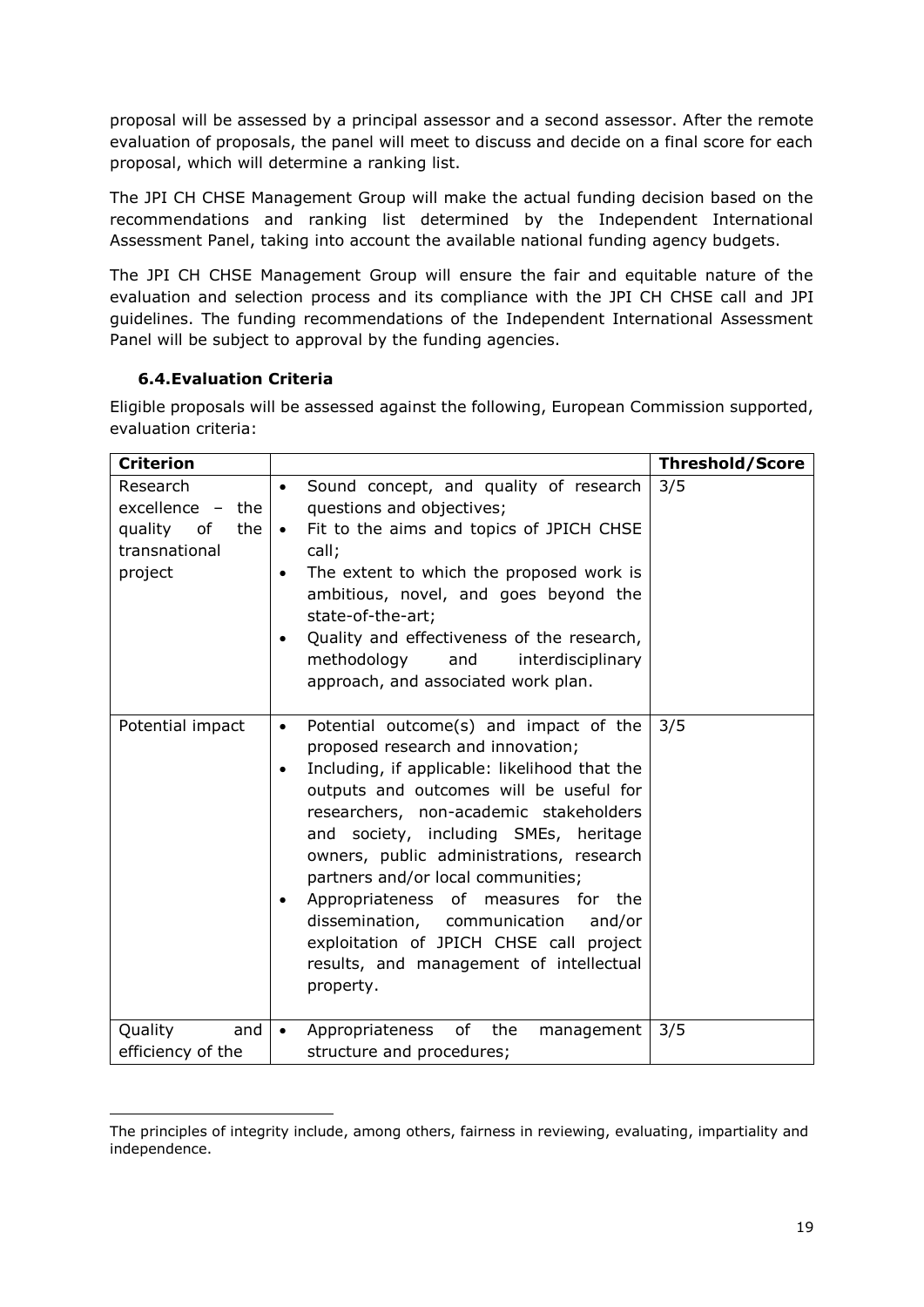| implementation<br>Relevant expertise and experience of the<br>$\bullet$                                                                                                                                                                                                                                                                                                                                                                                                                                                                                            |       |
|--------------------------------------------------------------------------------------------------------------------------------------------------------------------------------------------------------------------------------------------------------------------------------------------------------------------------------------------------------------------------------------------------------------------------------------------------------------------------------------------------------------------------------------------------------------------|-------|
| individual<br>the<br>and                                                                                                                                                                                                                                                                                                                                                                                                                                                                                                                                           |       |
| participants in relation to their personal<br>management<br>career paths (including indications of<br>competency for coordinating/conducting<br>research across national boundaries and if<br>applicable for realizing societal impact);<br>Quality of the consortium as a whole<br>$\bullet$<br>(including complementarity, balance<br>between disciplines, level of integration<br>and collaboration), including<br>stakeholders;<br>Appropriate allocation and justification of<br>$\bullet$<br>the resources to be committed (budget,<br>staff and equipment). | other |

#### **Only proposals passing the threshold of 3 for each of the evaluation criteria and scoring a minimum of 12 out of 15 points in total can be considered eligible for funding.**

# <span id="page-19-0"></span>**6.5.Beneficiary withdrawal**

Once a project has been selected and financing commences, a project is considered a JPI CH CHSE call project. In case a beneficiary withdraws from a project, the remaining beneficiaries will be requested to submit a revised research plan, timeline, expected outputs/outcomes, and budget. The original pre-assessors of the Independent International Assessment Panel will be asked to assess these, in order to determine whether or not the project can remain a JPI CH CHSE call project, or otherwise will be considered a multi-/bi-lateral one.

#### <span id="page-19-1"></span>**6.6.Extensions**

In case beneficiaries want to request an extension of the 36-month period from their funding agency, they should first contact their Project Leader in order to ensure that the project is ready for an extended end date. The relevant funding agencies will be responsible for approving extensions to this period in accordance with their (national) regulations. In doing so, the end date of the entire project will be extended to the last date a beneficiary is working on the project. Extension for a beneficiary in one country bears no impact on the financial relationship between the beneficiaries in the other countries in a project.

# <span id="page-19-3"></span><span id="page-19-2"></span>**7. Additional Information**

# **7.1.Data Management Plan**

No general Data Management Plan is required per proposal. Nevertheless most funding organizations ask for one from their own PLs/PIs; please read the National Eligibility Requirements for each country (Annex A).

#### **7.2.Open Access Publishing**

<span id="page-19-4"></span>Recipients of a JPI CH CHSE call grant must deposit an electronic copy of each of the published version(s) or final manuscript(s) accepted for publication of a research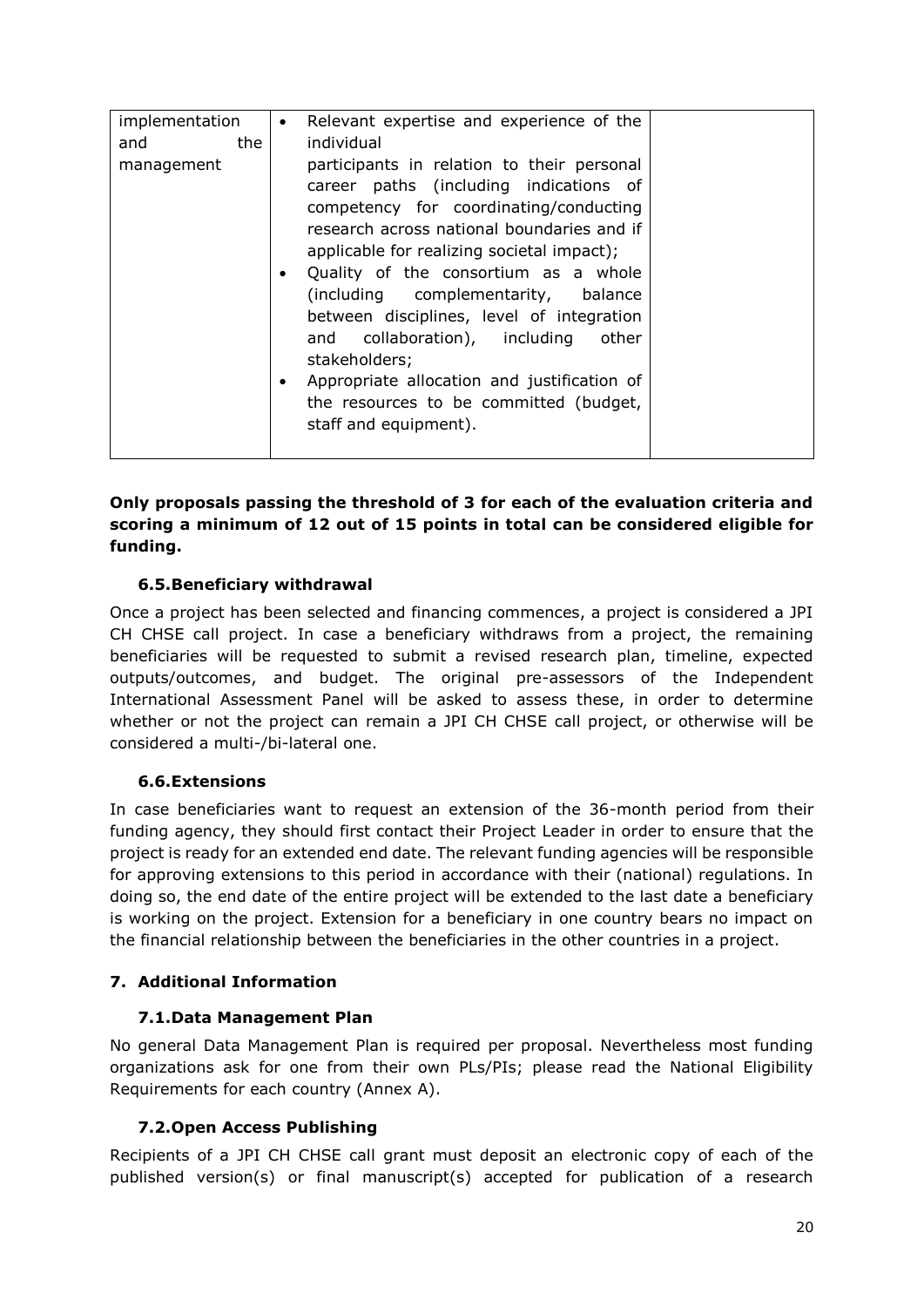publication relating to project results published before or after the JPI CH CHSE call grant final report in an institutional or subject-based repository at the moment of publication. JPI CH CHSE call grant recipients are required to make their best efforts to ensure that electronic copies become freely and electronically available to anyone through this repository:

- 1. Either immediately if a research publication is published 'open access', i.e. if an electronic version is also available free of charge via the publisher;
- 2. Or within six months of publication.

Additional conditions might apply according to the Terms and conditions of the various funders. For instance, ANR (France) requests that beneficiaries make some of their scientific publications available on the HAL repository.

#### <span id="page-20-0"></span>**7.3.San Francisco Declaration on Research Assessment**

The [San Francisco Declaration on Research Assessment \(DORA\)](https://sfdora.org/) is a global initiative to improve the assessment of research and researchers. The declaration reads: scientific and scholarly research produces a wide variety of outputs, such as articles that include new knowledge, data, and software; intellectual property; and highly trained and skilled researchers Funding agencies, institutions that employ researchers, and researchers themselves all benefit from being able to assess the quality and impact of scientific and scholarly research. It is therefore imperative that the output of research is assessed accurately and in a sensible manner.

DORA is primarily focused on excluding metrics that are focused on journals and publishers.

In embracing DORA, the funding agencies supporting the JPI CH CHSE call acknowledge there is not one ideal type of researcher and that talent can mean a broad range of aspects in the context of scientific or scholarly research. In the assessment of applications it is therefore of importance to consider to what extent the talents of applicants are relevant and fitting to the criteria of the JPI CH CHSE call and how the talents can be best operationalized in the proposed project in the context of the aims of the call.

In the JPI CH CHSE call the supporting funding agencies only accept assessment focused on quality and context. In CVs of PLs/PIs the quantity of outputs is therefore limited. Applicants are invited to select and motivate the output(s) most relevant for the project, academic profile(s), fields of research and/or society. This limitation enables the members of the Independent International Assessment Panel to assess the quality of the output(s).

The JPI CH CHSE call application form provides more space for motivation, in order for applicants to contextualize their results, outputs, outcomes, achievements and explanation. This could be: what has the applicant contributed to the listed output? Why is a selected outcome of importance? What innovation was showcased in the CV? Which impact has the selected work had on the field of research or society? What qualitative or quantitative indicators compellingly show the quality of the work or the researcher? Under which conditions have the researchers delivered their work and to what extent have the researchers used the chances they were offered within or surpassing the existing limits?

# <span id="page-20-1"></span>**7.4.Dissemination and Knowledge Transfer/Exchange**

Knowledge transfer and exchange activities are a crucial dimension to any proposed research project. In addition to the networking that takes place among academic partners and broader dissemination activities aimed at wider academic audiences, projects should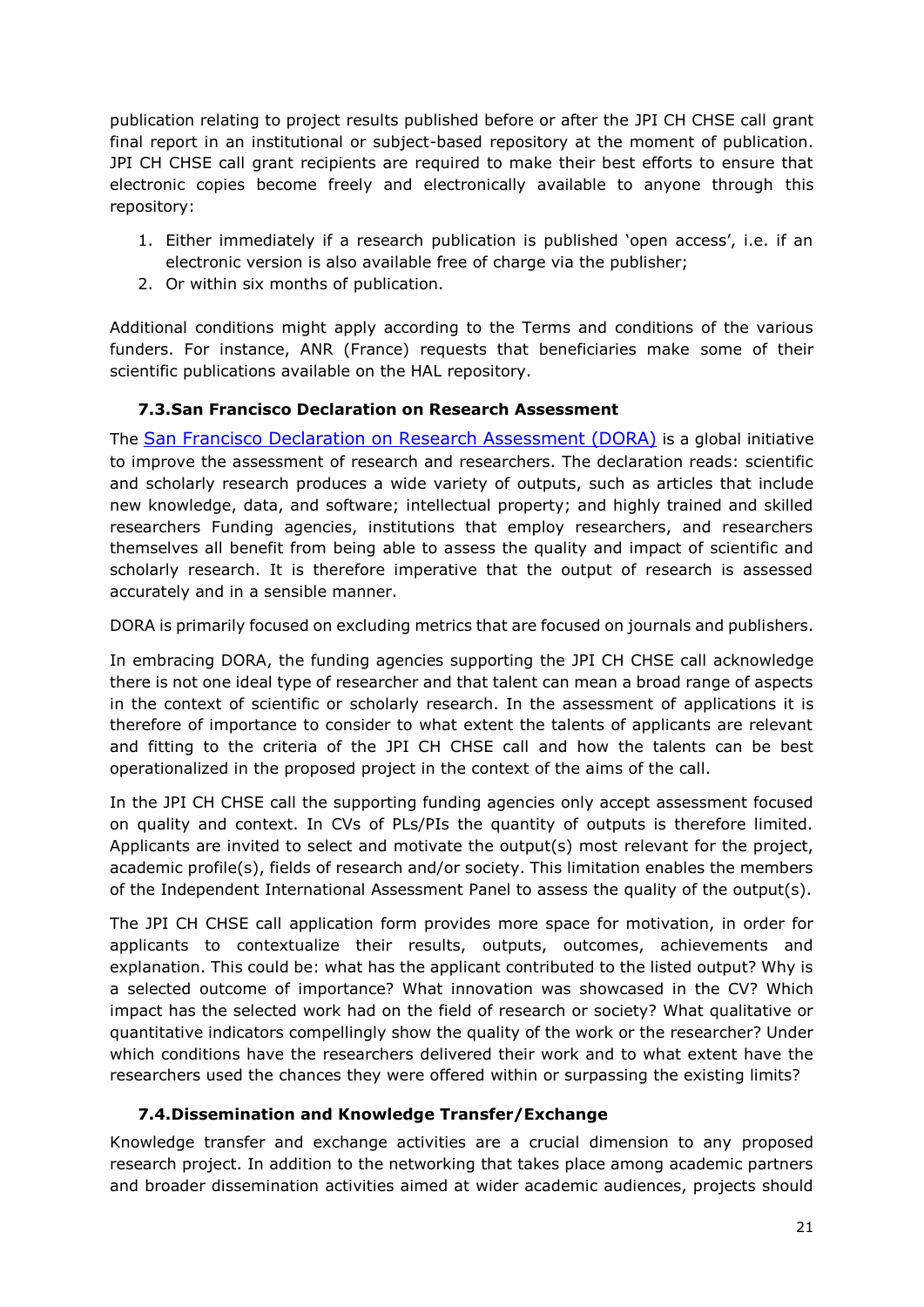also develop links with stakeholders outside academia in order to maximise the societal benefit of the research. For example, collaborations may include policy makers and practitioners, business, the public sector including agencies dealing with societal challenges such as climate change, safety and equity, NGOs, voluntary, community and charitable organizations, the creative, cultural and heritage sectors, broadcasters, museums and galleries. Collaborations should be meaningful for all partners involved and enable joint learning throughout the duration of the project and beyond. Public engagement activities may also be included, where appropriate, to promote a wide understanding of the nature and impact of the research. Participation at an annual JPI CH event, at which research funded by the JPI CH is presented and synergies are sought, is expected and should be included in the description of work of the project.

#### <span id="page-21-0"></span>**7.5.Annual Reporting and Follow Up**

Granted projects will report annually on the progress (research, impact and financial summary) according to a mandatory template provided by the JPI CH CHSE Joint Call Secretariat. A review of the progress will be organized by the Joint Call Secretariat and results will be reported to the project leaders. This integrated reporting on a project level does not replace any obligations in terms of reporting to the national funders by the beneficiaries, unless specified otherwise.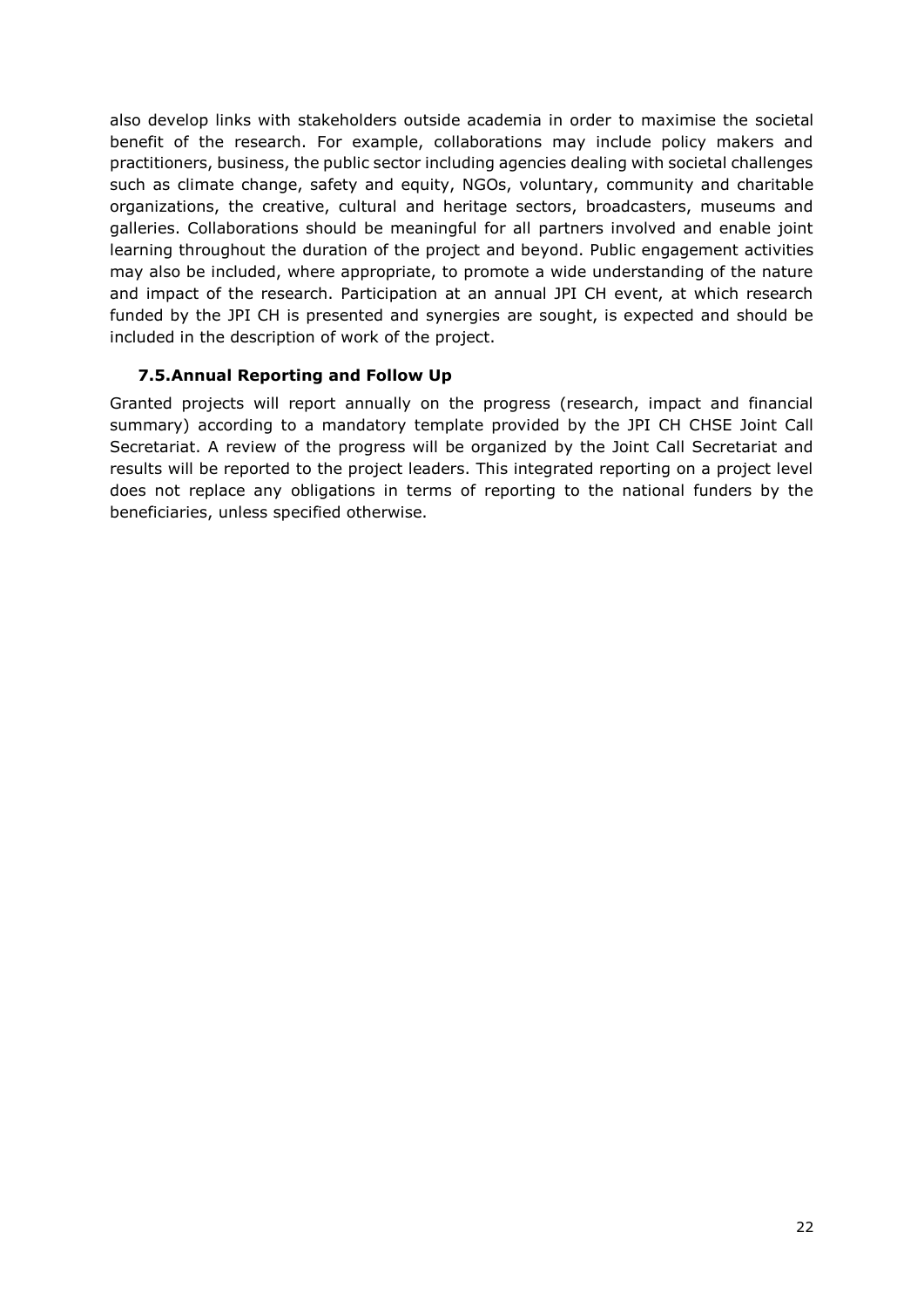# <span id="page-22-1"></span><span id="page-22-0"></span>**Annex A – National eligibility criteria**

# **•** Belgium

| <b>Funding</b><br>organization                           | Belgian Science Policy Office (BELSPO)                                                                                                                                                                                                                                                                                                                                                                                                                                                                                                                      |
|----------------------------------------------------------|-------------------------------------------------------------------------------------------------------------------------------------------------------------------------------------------------------------------------------------------------------------------------------------------------------------------------------------------------------------------------------------------------------------------------------------------------------------------------------------------------------------------------------------------------------------|
| <b>National contact</b>                                  | Helena CALVO DEL CASTILLO, helena.calvo@belspo.be, +32 2 238<br>36 15                                                                                                                                                                                                                                                                                                                                                                                                                                                                                       |
| <b>Eligible</b><br>institutions                          | <b>Royal Museums for Art and History</b><br><b>Royal Museums of Fine Arts of Belgium</b><br>Royal Institute for Cultural Heritage<br><b>State Archives of Belgium</b><br><b>Royal Library of Belgium</b><br><b>War Heritage Institute</b><br><b>Royal Museum for Central Africa</b><br>Royal Belgian Institute of Natural Sciences<br>Royal Belgian Institute for Space Aeronomy<br>Royal Meteorological Institute of Belgium<br>Royal Observatory of Belgium and the Planetarium<br><b>INCC</b><br><b>Sciensano</b>                                        |
| <b>Eligible applicants</b>                               | The Project Leader (PL) and the Principal Investigators (PI) must<br>be mandated by one of the eligible institutions to execute the<br>project in its name.                                                                                                                                                                                                                                                                                                                                                                                                 |
| <b>Eligible costs</b>                                    | 1. Employment costs (cfr. Staff costs in BRAIN-be 2.0 with the<br>following exception: no tax-free contracts are allowed).<br>2. Equipment (cfr. Equipment costs in BRAIN-be 2.0)<br>3. Travel and Meeting Costs (cfr. Operation costs in BRAIN-be 2.0)<br>4. Consumables (cfr. Operation costs in BRAIN-be 2.0)<br>5. Dissemination and Knowledge Exchange Costs (cfr. Operation<br>costs in BRAIN-be 2.0)<br>6. Other costs: Subcontracting (cfr. in BRAIN-be 2.0)<br>7. Overheads<br>Please check the different categories in the BRAIN-be Budget Rules. |
| <b>Anticipated</b><br>amount of funding<br>for this call | Available budget from BELSPO is up to 250 000€, as stated in the<br>Information File BRAIN-be 2.0 call 2022-2023, page 31                                                                                                                                                                                                                                                                                                                                                                                                                                   |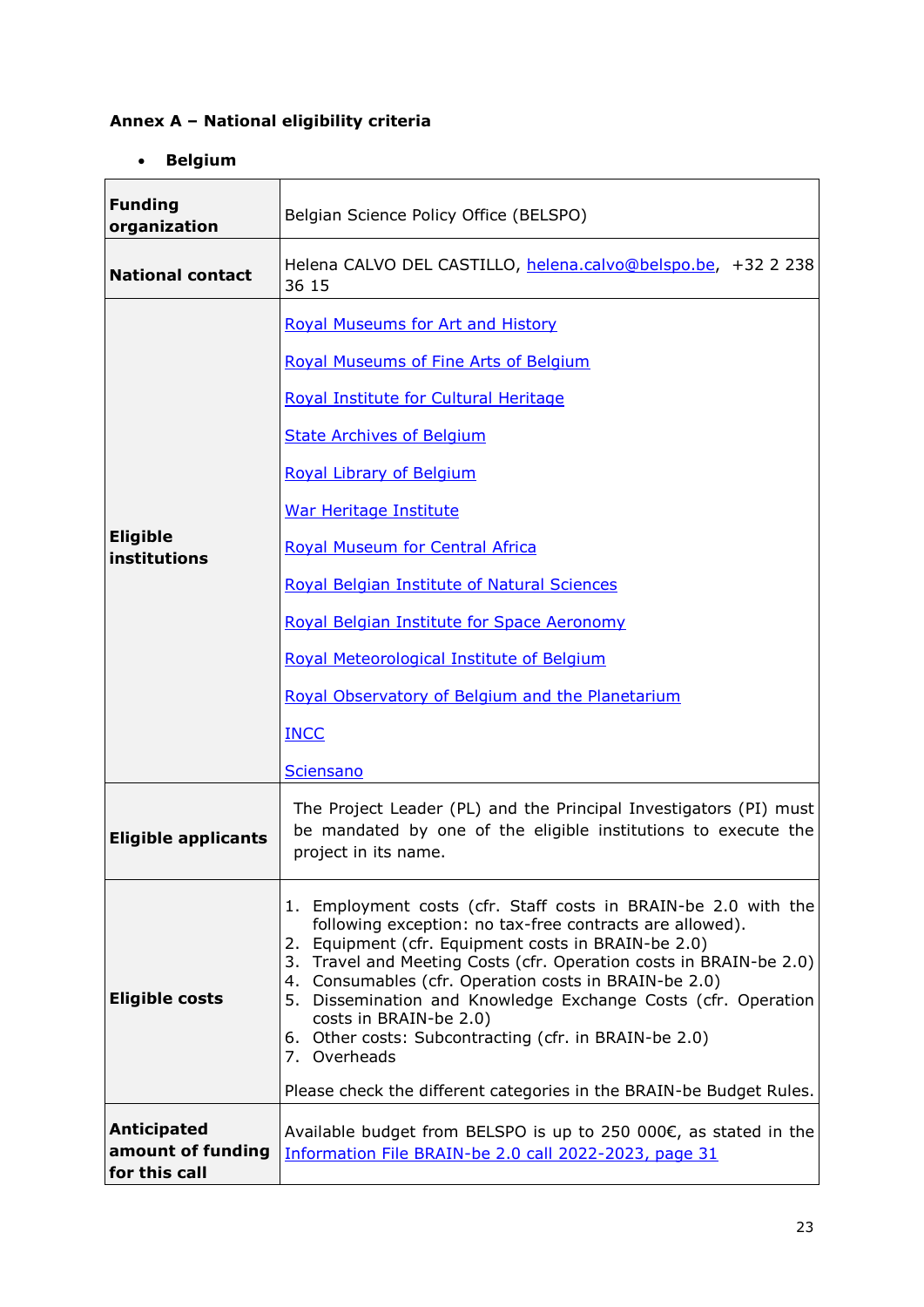| <b>Maximum amount</b>          | Within a single project proposal, the maximum BELSPO contribution              |
|--------------------------------|--------------------------------------------------------------------------------|
| per proposal                   | can be up to 250 000 $\epsilon$                                                |
| <b>Relevant national</b>       | For more general information about BELSPO conditions for funding,              |
| documents                      | please read the <b>BRAIN-be 2.0 Budget Rules</b> .                             |
| Subject, relevance<br>criteria | BELSPO will support the two topics of the call.                                |
| <b>Additional rules</b>        | One project will be financed for a total of 250 000 $\epsilon$ for the Belgian |
| and information                | (BELSPO) partner.                                                              |

# <span id="page-23-0"></span>**Czech Republic**

| <b>Funding</b><br>organization  | Ministry of Education, Youth and Sports (MŠMT)                                                                                                                                                                                                                                                                                                                                                                                                                                                                                                                                                                                                                                                                                                                                                                                                                                                                                                                                            |
|---------------------------------|-------------------------------------------------------------------------------------------------------------------------------------------------------------------------------------------------------------------------------------------------------------------------------------------------------------------------------------------------------------------------------------------------------------------------------------------------------------------------------------------------------------------------------------------------------------------------------------------------------------------------------------------------------------------------------------------------------------------------------------------------------------------------------------------------------------------------------------------------------------------------------------------------------------------------------------------------------------------------------------------|
| <b>National contact</b>         | Mr. Daniel Hanspach; Daniel.Hanspach@msmt.cz; +420 234 811<br>360                                                                                                                                                                                                                                                                                                                                                                                                                                                                                                                                                                                                                                                                                                                                                                                                                                                                                                                         |
| <b>Eligible</b><br>institutions | The participants from the Czech Republic in the projects' consortia<br>must meet the criteria of research and knowledge-dissemination<br>organisation (hereinafter referred to as the "research<br>organisation") in accordance with the Framework for State<br>Aid for Research and Development and Innovation (2014/C<br>198/03). These might be public universities, public research<br>institutes<br>and/or<br>another entities classified<br>research<br>as<br>organisations.                                                                                                                                                                                                                                                                                                                                                                                                                                                                                                        |
| <b>Eligible applicants</b>      |                                                                                                                                                                                                                                                                                                                                                                                                                                                                                                                                                                                                                                                                                                                                                                                                                                                                                                                                                                                           |
| <b>Eligible costs</b>           | Eligible costs for a Czech participant involved in a project<br>consortium are defined by § 2 of the Act No. 130/2002 Coll.<br>on Support of Research, Experimental Development and<br><b>Innovation from Public Funds and on Amendment to Some</b><br>Related Acts. The maximum indirect costs set for the present<br>call are 25 % (flat rate) of direct costs without the sub-<br>contracting. The aid intensity for activities carried out by a research<br>organisation might be at the level of 100 % provided that the<br>research organisation complies entirely with requirements stipulated<br>by the Article 2.1.1 "Public funding of non-economic activities" of the<br>Framework for State Aid for Research and Development and<br>Innovation (2014/C 198/03) and proves it by means of the above-<br>mentioned Statutory Declaration.<br>Should the above-stated criteria not be fulfilled by the Czech<br>participant, funding rates will be adjusted appropriately by the |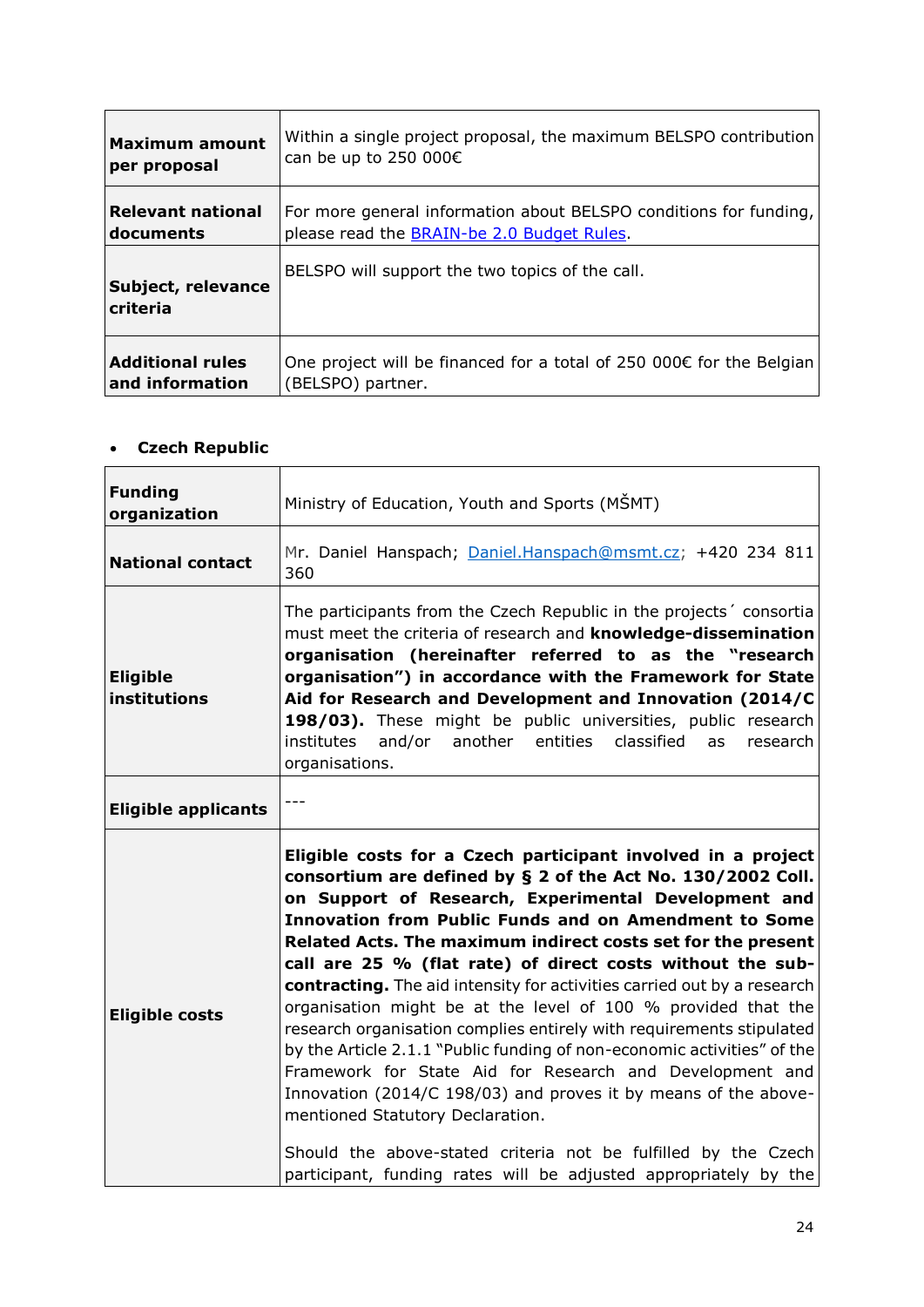|                                                          | Ministry of Education, Youth and Sports and will reach the level of<br>100 % for fundamental/basic research activities, 50 % for applied<br>research activities and 25 % for experimental development<br>activities.                                                                                                                                   |
|----------------------------------------------------------|--------------------------------------------------------------------------------------------------------------------------------------------------------------------------------------------------------------------------------------------------------------------------------------------------------------------------------------------------------|
| <b>Anticipated</b><br>amount of funding<br>for this call | 350 000 €                                                                                                                                                                                                                                                                                                                                              |
| <b>Maximum amount</b><br>per proposal                    |                                                                                                                                                                                                                                                                                                                                                        |
| <b>Relevant national</b><br>documents                    | Each Czech participant in a project consortium is requested to<br>specify the costs related to the envisaged R&D activities in detail by<br>using the Eligible Costs Specification template available on websites<br>of<br>Ministry of Education, Youth<br>the<br>Sports:<br>and<br>http://www.msmt.cz/vyzkum-a-vyvoj-2/spolecne-programovani-1-<br>1. |
| Subject, relevance<br>criteria                           |                                                                                                                                                                                                                                                                                                                                                        |

#### <span id="page-24-0"></span>**France**

| <b>Funding</b><br>organization                           | Agence Nationale de la Recherche<br>https://anr.fr/                                                                                                                                    |
|----------------------------------------------------------|----------------------------------------------------------------------------------------------------------------------------------------------------------------------------------------|
| <b>National contact</b>                                  | Benjamin Konnert<br>Benjamin.konnert@anr.fr                                                                                                                                            |
| <b>Eligible</b><br>institutions                          | Please consult the "règlement financier"<br>https://anr.fr/fr/rf/                                                                                                                      |
| <b>Eligible applicants</b>                               | Please consult the "règlement financier"<br>https://anr.fr/fr/rf/                                                                                                                      |
| <b>Eligible costs</b>                                    | Please consult the "règlement financier"<br>https://anr.fr/fr/rf/                                                                                                                      |
| <b>Anticipated</b><br>amount of funding<br>for this call | Available budget from France is up to $1,000,000 \in$                                                                                                                                  |
| <b>Maximum amount</b><br>per proposal                    | Within a single project proposal, the maximum ANR contribution can<br>be up to 200,000 €                                                                                               |
| <b>Relevant national</b><br>documents                    | Please consult the « modalités de participation pour les<br>partenaires sollicitant une aide de l'ANR $\gg$ available on the<br>JPI CH CHSE call dedicated webpage on the ANR website. |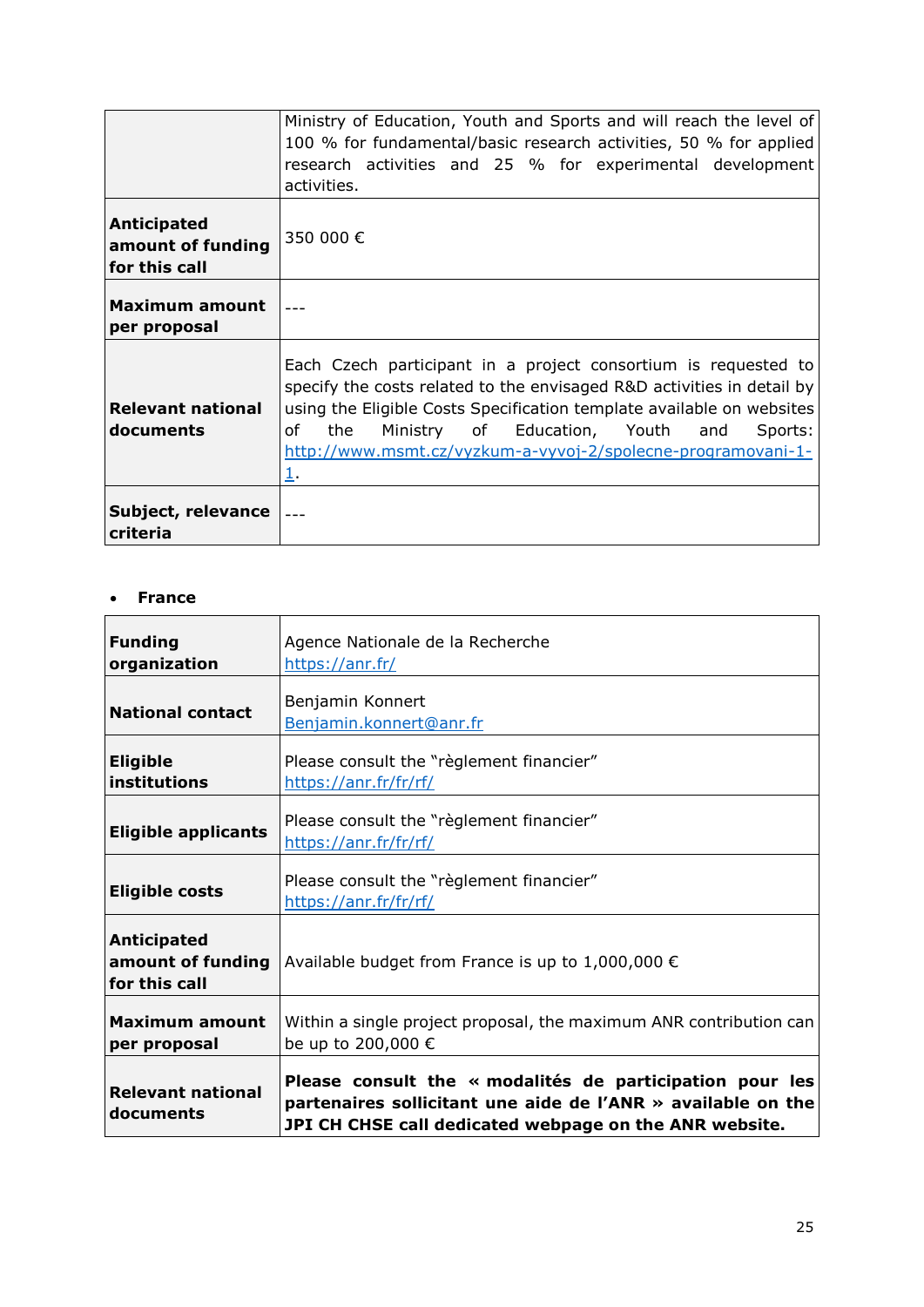| Subject, relevance | Applicants can seek funding from either of the two JPI CH - CHSE<br>call topics (cultural heritage and economic development; cultural |
|--------------------|---------------------------------------------------------------------------------------------------------------------------------------|
| criteria           | heritage and sustainable strategies)                                                                                                  |

#### <span id="page-25-0"></span>**Lithuania**

| <b>Funding</b><br>organization                           | Lietuvos mokslo taryba (Research Council of Lithuania, LMT)<br>http://www.lmt.lt                                                                                                                                                                                                                                                                                                                                                                                                                                                                                                                                                                                                            |
|----------------------------------------------------------|---------------------------------------------------------------------------------------------------------------------------------------------------------------------------------------------------------------------------------------------------------------------------------------------------------------------------------------------------------------------------------------------------------------------------------------------------------------------------------------------------------------------------------------------------------------------------------------------------------------------------------------------------------------------------------------------|
| <b>National contact</b>                                  | Kornelija Bacvinkienė<br>kornelija.bacvinkiene@lmt.lt<br>+370 676 14629                                                                                                                                                                                                                                                                                                                                                                                                                                                                                                                                                                                                                     |
| <b>Eligible</b><br>institutions                          | Lithuanian research and higher education institution which is<br>included in the Register of Education and Research institutions and<br>conditions for the<br>project implementers for the<br>creates<br>implementation of the project, managing the state budget funds<br>allocated to the project following the procedures stated in the legal<br>acts, as well as representing the project partners (if applicable). The<br>implementing institution, may also be the academy of sciences<br>mentioned in the Law on Research and Higher Education of the<br>Republic of Lithuania, or a national, state, or county public library, a<br>state archive, a national or republican museum. |
| <b>Eligible applicants</b>                               | The applicant who intends to act as a project leader (PL) or principal<br>investigator (PI) has to be a scientist (researcher holding at least a<br>Ph.D. degree). A person may submit only one proposal for the same<br>call as a PL, PI or other primary project implementer.                                                                                                                                                                                                                                                                                                                                                                                                             |
| <b>Eligible costs</b>                                    | Only costs generated during the lifetime of the project, related to<br>project are eligible: personnel, travel, consumables, subcontracts,<br>equipment, dissemination of results, overheads (up to 30% of<br>personnel and subcontracting costs). More information.                                                                                                                                                                                                                                                                                                                                                                                                                        |
| <b>Anticipated</b><br>amount of funding<br>for this call | Available budget from Lithuania is up to € 400 000.                                                                                                                                                                                                                                                                                                                                                                                                                                                                                                                                                                                                                                         |
| Maximum amount<br>per proposal                           | Within a single project proposal, the maximum Lithuanian<br>contribution can be up to € 150-200K (up to € 150K for consortium<br>partner or up to $\epsilon$ 200K for coordinator).                                                                                                                                                                                                                                                                                                                                                                                                                                                                                                         |
| <b>Relevant national</b><br>documents                    | For more general information about Lithuanian conditions for<br>funding, please read: https://www.e-<br>tar.lt/portal/lt/legalAct/0a8bead0577611e9975f9c35aedfe438/asr<br>and the call text in Lithuanian.                                                                                                                                                                                                                                                                                                                                                                                                                                                                                  |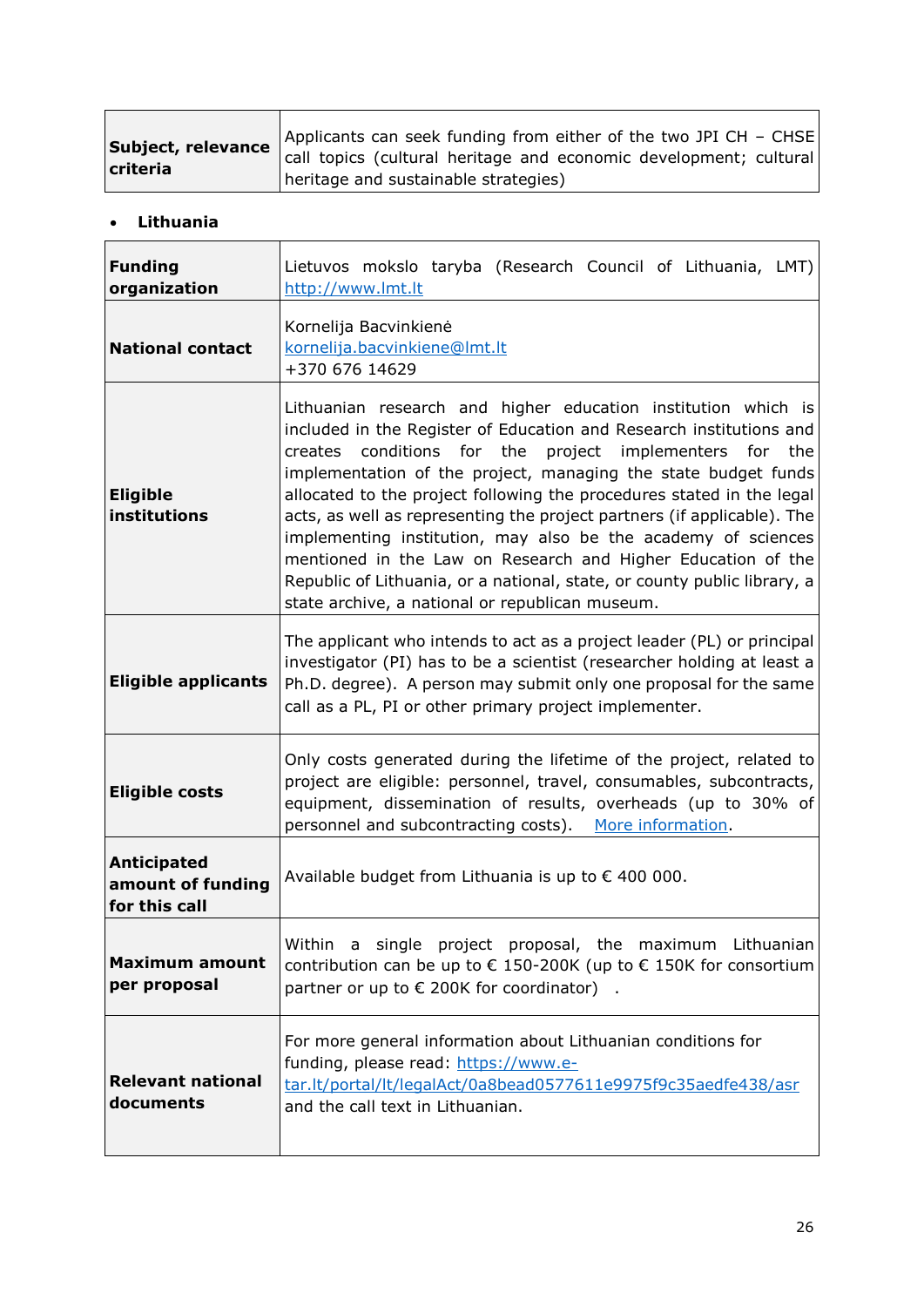| Subject, relevance<br>criteria | Applicants can seek funding from either of the two JPI CH - CHSE<br>call topics (Cultural heritage and economic development; Cultural<br>heritage and sustainable strategies). |
|--------------------------------|--------------------------------------------------------------------------------------------------------------------------------------------------------------------------------|
|--------------------------------|--------------------------------------------------------------------------------------------------------------------------------------------------------------------------------|

# <span id="page-26-0"></span>**Norway**

| <b>Funding</b><br>organization                           | The Research Council of Norway (forskningsradet.no)                                                                                                                                                                                                                                                                                                                                                      |
|----------------------------------------------------------|----------------------------------------------------------------------------------------------------------------------------------------------------------------------------------------------------------------------------------------------------------------------------------------------------------------------------------------------------------------------------------------------------------|
|                                                          | Eli Ragna Tærum, RCN, e-mail: et@rcn.no                                                                                                                                                                                                                                                                                                                                                                  |
| <b>National contact</b>                                  | Tonte Hegard, Ministry of Climate and Environment, e-mail:<br>Tonte.Hegard@kld.dep.no                                                                                                                                                                                                                                                                                                                    |
| <b>Eligible</b><br>institutions                          | The call is open to approved Norwegian research organisations. See<br>more about general application requirements: General application<br>requirements (forskningsradet.no)                                                                                                                                                                                                                              |
| <b>Eligible applicants</b>                               | For Norwegian partner: The Project Leader (PL) or the Priciple<br>Investigators (PI) must have completed a doctoral degree or have<br>corresponding qualifications.                                                                                                                                                                                                                                      |
| <b>Eligible costs</b>                                    | Based on the Application type Collaborative Research Project<br>relevant project expenses are personnel costs, one or more<br>grants/fellowships, running costs and dissemination costs. See more<br>about payroll and indirect expenses, rates for fellowship grants:<br>Budget (forskningsradet.no)                                                                                                    |
| <b>Anticipated</b><br>amount of funding<br>for this call | Available budget from Norway is up to 0,75 Mio. €                                                                                                                                                                                                                                                                                                                                                        |
| <b>Maximum amount</b><br>per proposal                    | Within a single project, the maximum Norwegian contribution can be<br>up to € 300,000 if Project Leader or € 250,000 if Principal<br>Investigator                                                                                                                                                                                                                                                        |
| <b>Relevant national</b><br>documents                    | For more general information about Norwegian conditions for<br>please read: Funding from the Research Council<br>funding,<br>(forskningsradet.no)                                                                                                                                                                                                                                                        |
| Subject, relevance<br>criteria                           | Norway will support applications from both themes in the "Cultural<br>Heritage, Society and Ethics" call, with the following limitations:<br>Projects must have their main focus on tangible cultural<br>heritage (kulturminner og kulturmiljøer), including their<br>associated intangible cultural heritage aspects when<br>relevant<br>Projects with a main focus on museums and/or where the sources |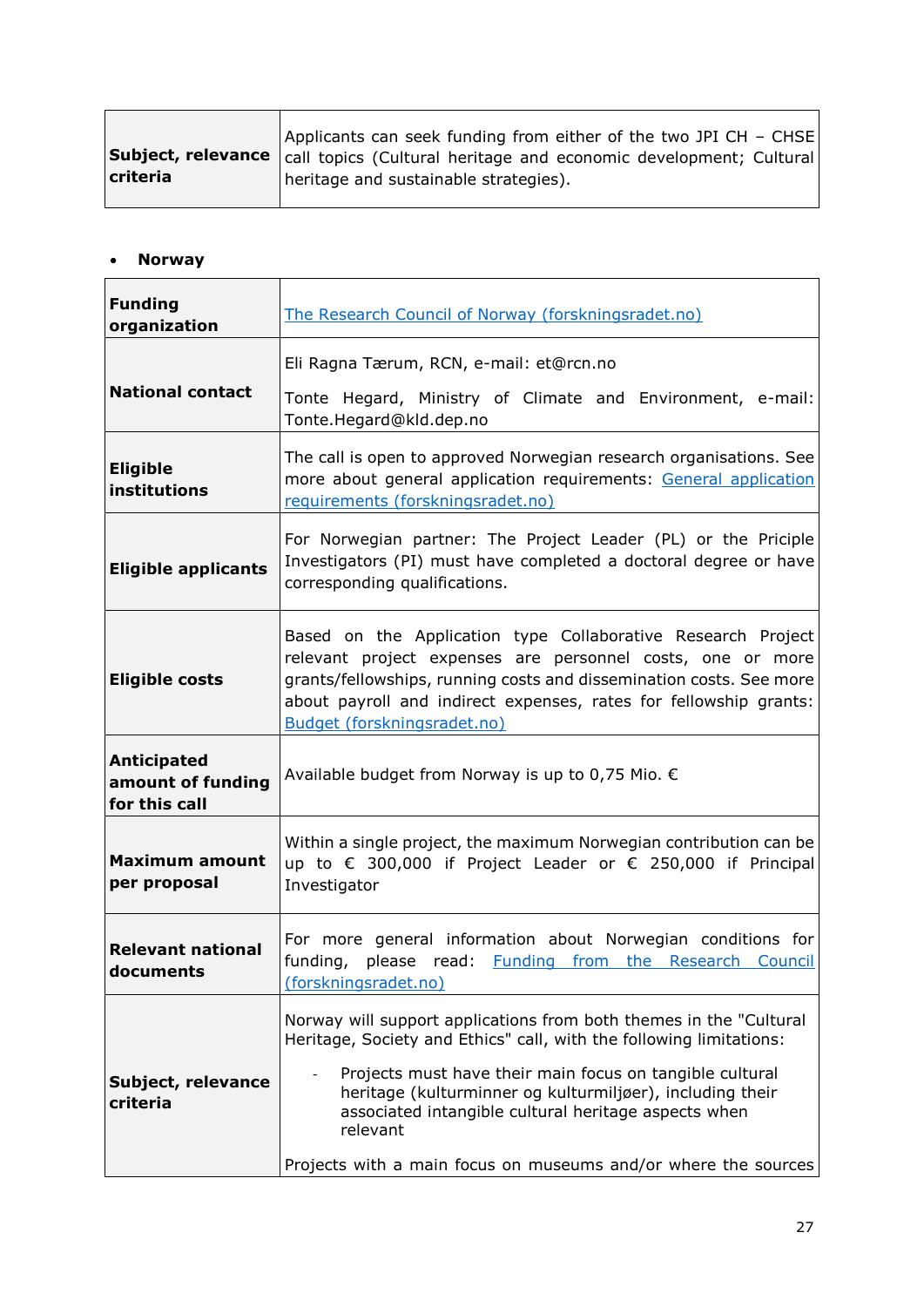|                                            | are mainly based on museum collections will not be supported                                                                                        |
|--------------------------------------------|-----------------------------------------------------------------------------------------------------------------------------------------------------|
| <b>Additional rules</b><br>and information | The Research Council of Norway is financing the Norwegian<br>participation in this call with funds from the Ministry of Climate and<br>Environment. |

# <span id="page-27-0"></span>**Romania**

| <b>Funding</b><br>organization                           | Executive Agency for Higher Education, Research, Development and<br>Innovation Funding (UEFISCDI)                                                                                                                                                   |
|----------------------------------------------------------|-----------------------------------------------------------------------------------------------------------------------------------------------------------------------------------------------------------------------------------------------------|
| <b>National contact</b>                                  | Cristina Cotet<br>Cristina.cotet@uefiscdi.ro<br>+4021 302 38 84                                                                                                                                                                                     |
| <b>Eligible</b><br>institutions                          | Please consult the document "Pachet de informatii"<br>https://uefiscdi.gov.ro/resource-828601                                                                                                                                                       |
| <b>Eligible applicants</b>                               | Please consult the document "Pachet de informatii"<br>https://uefiscdi.gov.ro/resource-828601                                                                                                                                                       |
| <b>Eligible costs</b>                                    | Please consult the document "Pachet de informatii"<br>https://uefiscdi.gov.ro/resource-828601                                                                                                                                                       |
| <b>Anticipated</b><br>amount of funding<br>for this call | 500 000€                                                                                                                                                                                                                                            |
| Maximum amount<br>per proposal                           | <b>UEFISCDI</b><br>Within a single project proposal, the maximum<br>contribution can be up to :<br>250 000 $\epsilon$ if Romania is the coordinator in the transnational<br>project<br>200 000 € if Romania is partner in the transnational project |
| <b>Relevant national</b><br>documents                    | For more general information about UEFISCDI conditions for<br>funding, please read: https://uefiscdi.gov.ro/pachet-de-informatii-<br>suprogramul-3-2-orizont-2020                                                                                   |
| Subject, relevance<br>criteria                           | UEFISCDI will support all topics in the call.                                                                                                                                                                                                       |

#### <span id="page-27-1"></span>**Spain**

| <b>Funding</b><br>organization | Agencia Estatal de Investigación (AEI) |
|--------------------------------|----------------------------------------|
|                                | Juan Climent Blasco                    |
| <b>National contact</b>        | jpich@aei.gob.es                       |
|                                | +34 916037242                          |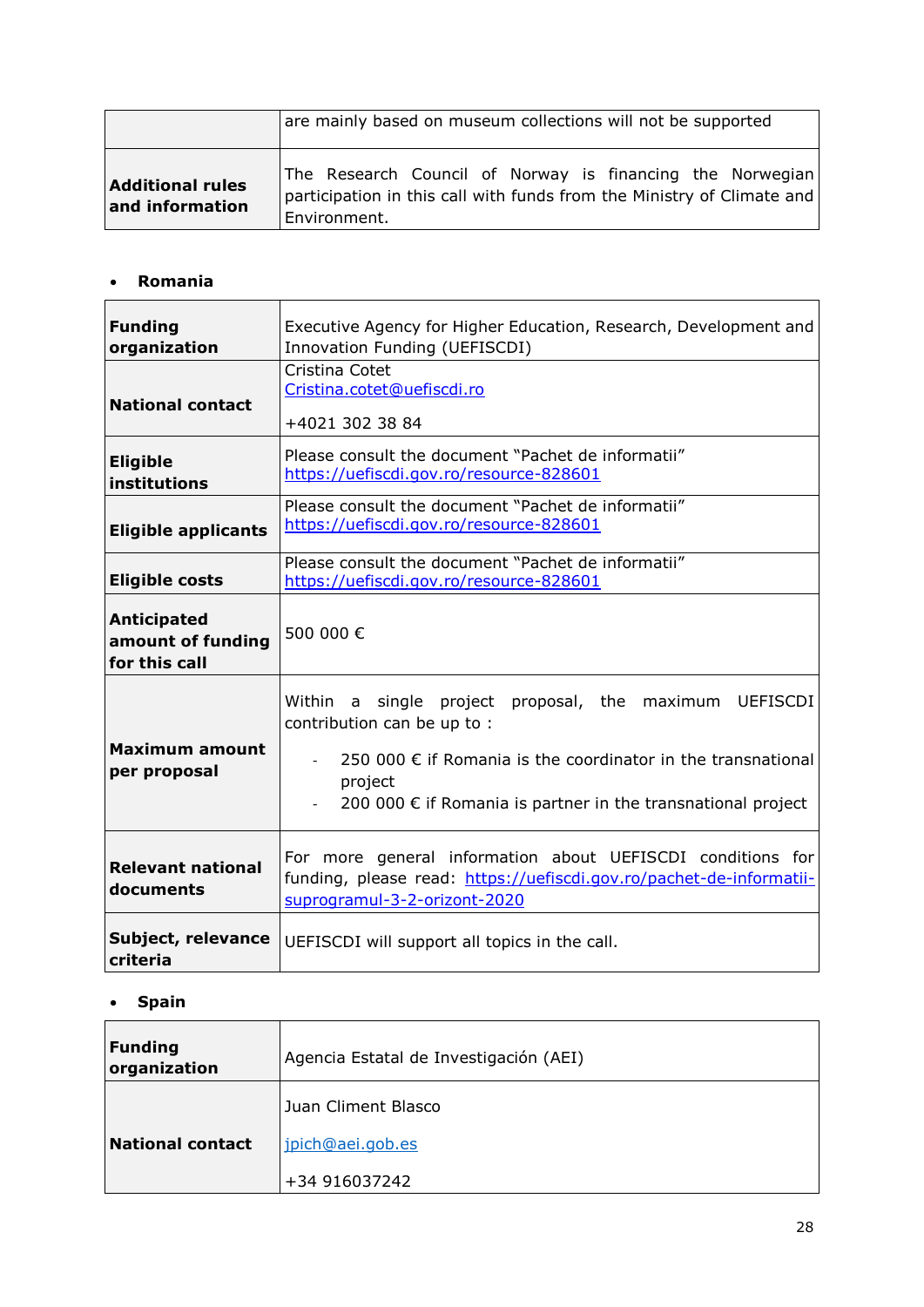|                                 | The eligible entities for the AEI funding are:                                                                                                                                                                                                                                                                                                                                                                                                                                                                                |
|---------------------------------|-------------------------------------------------------------------------------------------------------------------------------------------------------------------------------------------------------------------------------------------------------------------------------------------------------------------------------------------------------------------------------------------------------------------------------------------------------------------------------------------------------------------------------|
| <b>Eligible</b><br>institutions | Non-profit research organizations (such as universities, public<br>research institutions, technological centres and other private non-<br>profit institutions performing RDI activities in Spain), as per PCI<br>2020-1 call. They must have been previously beneficiaries of any of<br>the AEI calls. They have to ensure contractual relationship with the<br>Principal Investigator during all the time of development of the<br>project.                                                                                  |
|                                 | Although private companies are not funded by the AEI, the Spanish<br>industrial sector is welcome to participate in the transnational<br>consortia using their own funds or obtaining funds from the CDTI or<br>other innovation and technological development funding agencies.                                                                                                                                                                                                                                              |
|                                 | The Spanish Principal Investigators (PIs) must hold a PhD degree. It<br>applies to all the members of the research team.                                                                                                                                                                                                                                                                                                                                                                                                      |
|                                 | PIs must be eligible according to PCI 2021 call and must have<br>experience as investigators (not necessarily as PIs) in projects<br>funded by the Plan Nacional I+D+i 2008-2011, the Plan Estatal<br>I+D+i 2013-2016, the Plan Estatal I+D+i 2017-2020, ERC Grants,<br>European Framework Programmes or other relevant international<br>programmes.                                                                                                                                                                          |
|                                 | Incompatibilities (these must be taken into account when<br>participating in different ERA-Nets or other international initiatives):                                                                                                                                                                                                                                                                                                                                                                                          |
| <b>Eligible applicants</b>      | PIs will not be eligible for funding if they apply as PIs to more<br>than one proposal in this transnational joint call, to more than<br>one proposal in the same Spanish PCI call and/or to PCI calls<br>of consecutive years.<br>If the same PI submits two or more proposals to the present<br>call, all but one will be declared ineligible, without the<br>possibility of changing the IP.<br>• A researcher granted a PCI as PI the previous year will be<br>declared ineligible as PI in the present call, without the |
|                                 | possibility of changing the IP.<br>• PIs must remain unchanged between the proposal of this<br>transnational joint call and the national PCI call.                                                                                                                                                                                                                                                                                                                                                                            |
|                                 | The AEI will avoid double funding and will not grant projects or parts<br>of projects already funded through other national or EU calls.                                                                                                                                                                                                                                                                                                                                                                                      |
|                                 | Failure to respect the requirements will lead to the ineligibility of the<br>proposal.                                                                                                                                                                                                                                                                                                                                                                                                                                        |
|                                 | What types of costs are eligible for funding?                                                                                                                                                                                                                                                                                                                                                                                                                                                                                 |
| <b>Eligible costs</b>           | Only personnel costs for new temporary employment<br>contracts are eligible. The costs of permanent staff linked to<br>the beneficiary entity or members of the research team will<br>not be considered eligible costs.                                                                                                                                                                                                                                                                                                       |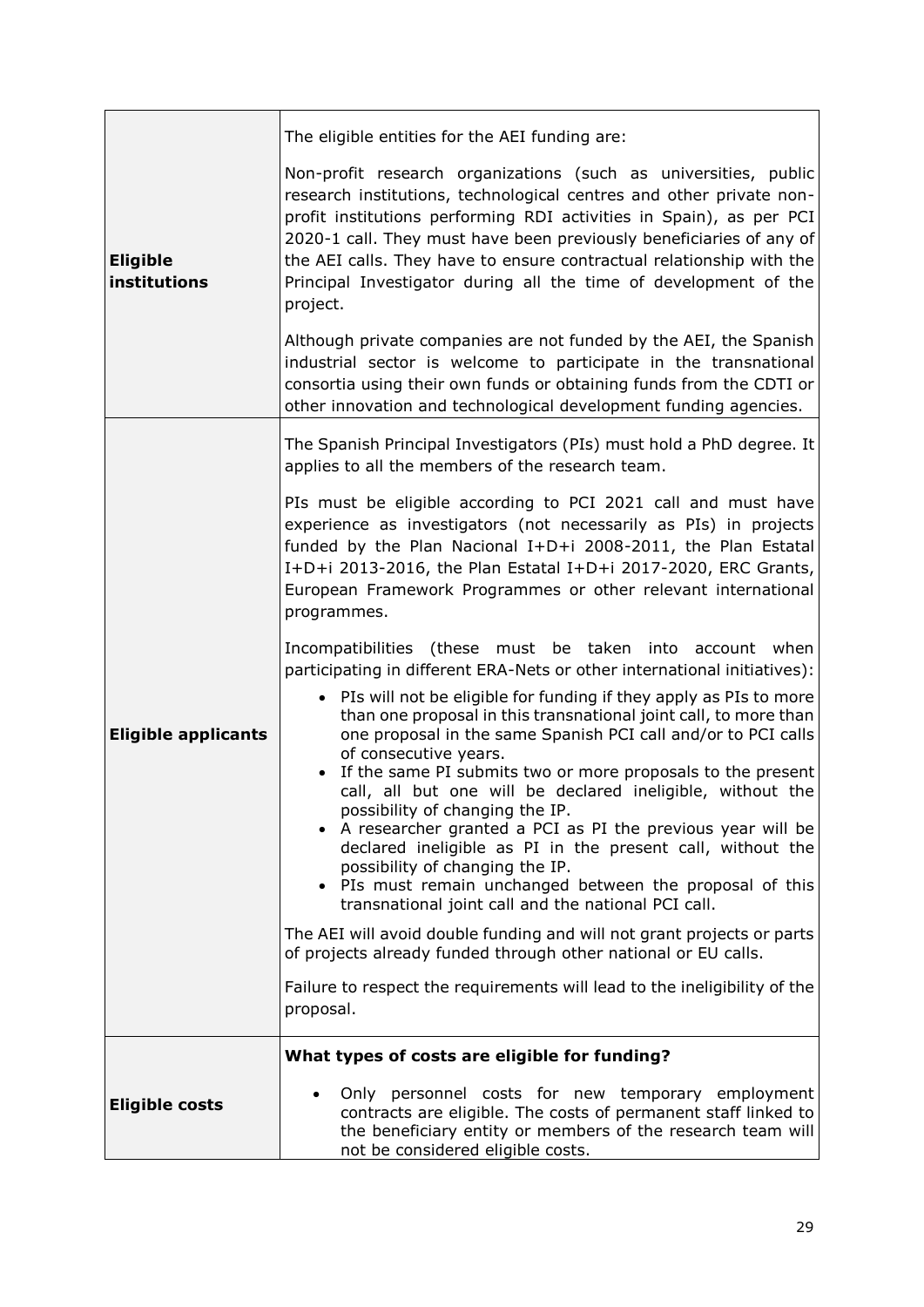|                                                          | Direct costs such as current costs, small scientific equipment,<br>disposable materials, travelling expenses, coordination costs,<br>and other costs that can be justified as necessary to carry<br>out the proposed activities. VAT could be non eligible,<br>depending on the application of RRF funds.<br>Indirect costs (overheads) are eligible costs (maximum 15%<br>$\bullet$<br>of direct costs, including outsourcing).<br>Subcontracting should not exceed 25% of total final budget<br>(excluding overheads). |
|----------------------------------------------------------|--------------------------------------------------------------------------------------------------------------------------------------------------------------------------------------------------------------------------------------------------------------------------------------------------------------------------------------------------------------------------------------------------------------------------------------------------------------------------------------------------------------------------|
| <b>Anticipated</b><br>amount of funding<br>for this call | Available budget from (name country) is up to 500.000 $\epsilon$                                                                                                                                                                                                                                                                                                                                                                                                                                                         |
|                                                          | <b>Upper funding limits for eligible costs?</b>                                                                                                                                                                                                                                                                                                                                                                                                                                                                          |
|                                                          | The following funding limits (including direct $+$ indirect costs) are<br>considered eligibility criteria. Proposals not respecting these limits<br>could be declared ineligible:                                                                                                                                                                                                                                                                                                                                        |
|                                                          | If the Consortium is NOT LED by a Spanish Coordinator and:                                                                                                                                                                                                                                                                                                                                                                                                                                                               |
| Maximum amount<br>per proposal                           | there is only one Spanish Partner in the proposal: $\epsilon$ 175.000.<br>$\bullet$<br>If the Consortium IS LED by a Spanish Coordinator and:                                                                                                                                                                                                                                                                                                                                                                            |
|                                                          | there is only one Spanish Partner in the proposal acting as<br>Coordinator: € 225.000                                                                                                                                                                                                                                                                                                                                                                                                                                    |
|                                                          | The final funding will take into account the transnational evaluation<br>of the collaborative proposal, the scientific quality of the Spanish<br>group, the added value of the international collaboration, and the<br>financial resources available.                                                                                                                                                                                                                                                                    |
|                                                          | Additional national eligibility criteria for the proposal beyond the<br>general criteria in the Terms of Reference of the Joint Transnational<br>Call                                                                                                                                                                                                                                                                                                                                                                    |
| <b>Relevant national</b><br>documents                    | For more general information about (Name partner) conditions for<br>funding, please read: link if possible                                                                                                                                                                                                                                                                                                                                                                                                               |
| Subject, relevance<br>criteria                           | AEI will support all topics in the call.                                                                                                                                                                                                                                                                                                                                                                                                                                                                                 |
| <b>Additional rules</b><br>and information               | According to the RRF Regulation, project proposals should ensure<br>that the plan complies with the 'do no significant harm' principle<br>(DNSH)                                                                                                                                                                                                                                                                                                                                                                         |
|                                                          | It is important to include the PI's full name and identification number<br>as they appear in the DNI at the beginning of the proposal as well<br>as the full name of the institution in original language including the<br>CIF.                                                                                                                                                                                                                                                                                          |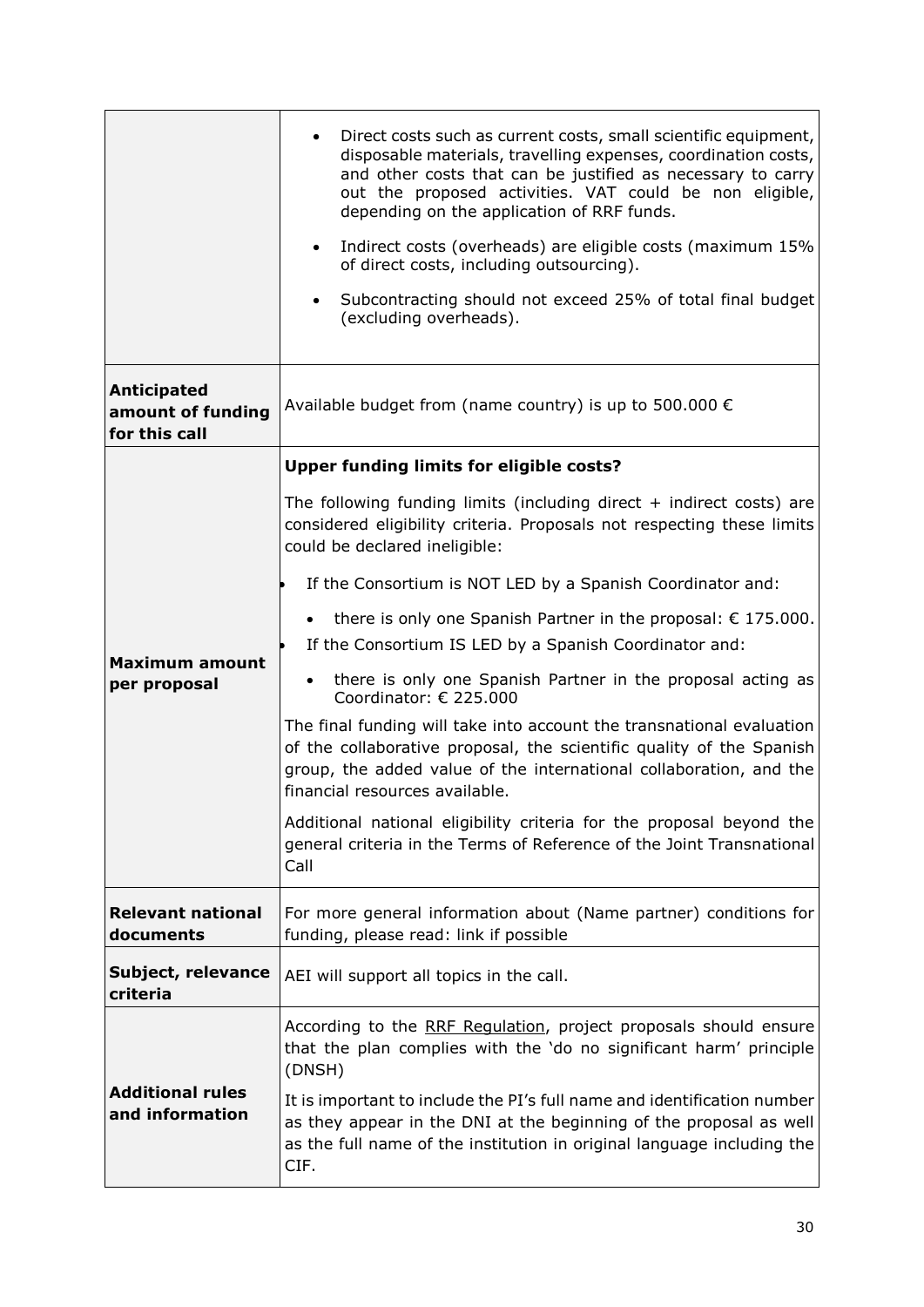| <b>Funding Programme:</b>                                                                                                                                                                                                                                                                                                                                                                                     |
|---------------------------------------------------------------------------------------------------------------------------------------------------------------------------------------------------------------------------------------------------------------------------------------------------------------------------------------------------------------------------------------------------------------|
| The framework for this funding action is the Plan Estatal de<br>Investigación Científica, Técnica e Innovación 2021-2023. On a<br>national level, the Call will be managed by the Subdivisión de<br>Programas Científico-Técnicos Transversales, Fortalecimiento y<br>Excelencia (STRAN) of the AEI.                                                                                                          |
| <b>Instrument for funding the Spanish groups</b>                                                                                                                                                                                                                                                                                                                                                              |
| The instrument for funding the Spanish groups is the Spanish call on<br>International Collaboration Projects (PCI)".                                                                                                                                                                                                                                                                                          |
| The requirements of PCI 2021 will apply. Applicants are encouraged<br>to carefully read the call.                                                                                                                                                                                                                                                                                                             |
| <b>Acknowledgement:</b>                                                                                                                                                                                                                                                                                                                                                                                       |
| Any publication or dissemination activity resulting from the granted<br>projects must acknowledge funding by the Agencia Estatal de<br>Investigación: "Project (reference nº XX) funded by the Agencia<br>Estatal de Investigación through the PCI (year) call".                                                                                                                                              |
| <b>Data Protection:</b>                                                                                                                                                                                                                                                                                                                                                                                       |
| By submitting a grant application to the AEI, the applicants consent<br>to communication of the data contained in the application to other<br>public administrations, with the aim of further processing of the data<br>for historical, statistical or scientific purposes, within the framework<br>of the Organic Law 3/2018, of December 5, on Personal Data<br>Protection and Guarantee of Digital Rights. |

# <span id="page-30-0"></span>**The Kingdom of the Netherlands**

| Funding<br>organization                 | Dutch Research Council (NWO)                                                                                                                                                                                                                                                                                                           |
|-----------------------------------------|----------------------------------------------------------------------------------------------------------------------------------------------------------------------------------------------------------------------------------------------------------------------------------------------------------------------------------------|
| National contact                        | Ninja Rijnks-Kleikamp<br>jpi-ch@nwo.nl<br>+316 23201960                                                                                                                                                                                                                                                                                |
| <b>Eligible</b><br><b>linstitutions</b> | Article 1.1 of the NWO Grant Rules 2017 (version January 2019)<br>states from which Knowledge Institutes an application for funding<br>by NWO can be submitted. Please note that NWO requires a letter<br>of approval from the intended host institute (see below).                                                                    |
| <b>Eligible applicants</b>              | Full, associate and assistant professors and other researchers with<br>a comparable position in the Social Sciences or Humanities who are<br>employed at universities established in The Kingdom of the<br>Netherlands, or NWO and KNAW institutes may participate in a JPI<br>CH CHSE research team as Project Leader or as Principal |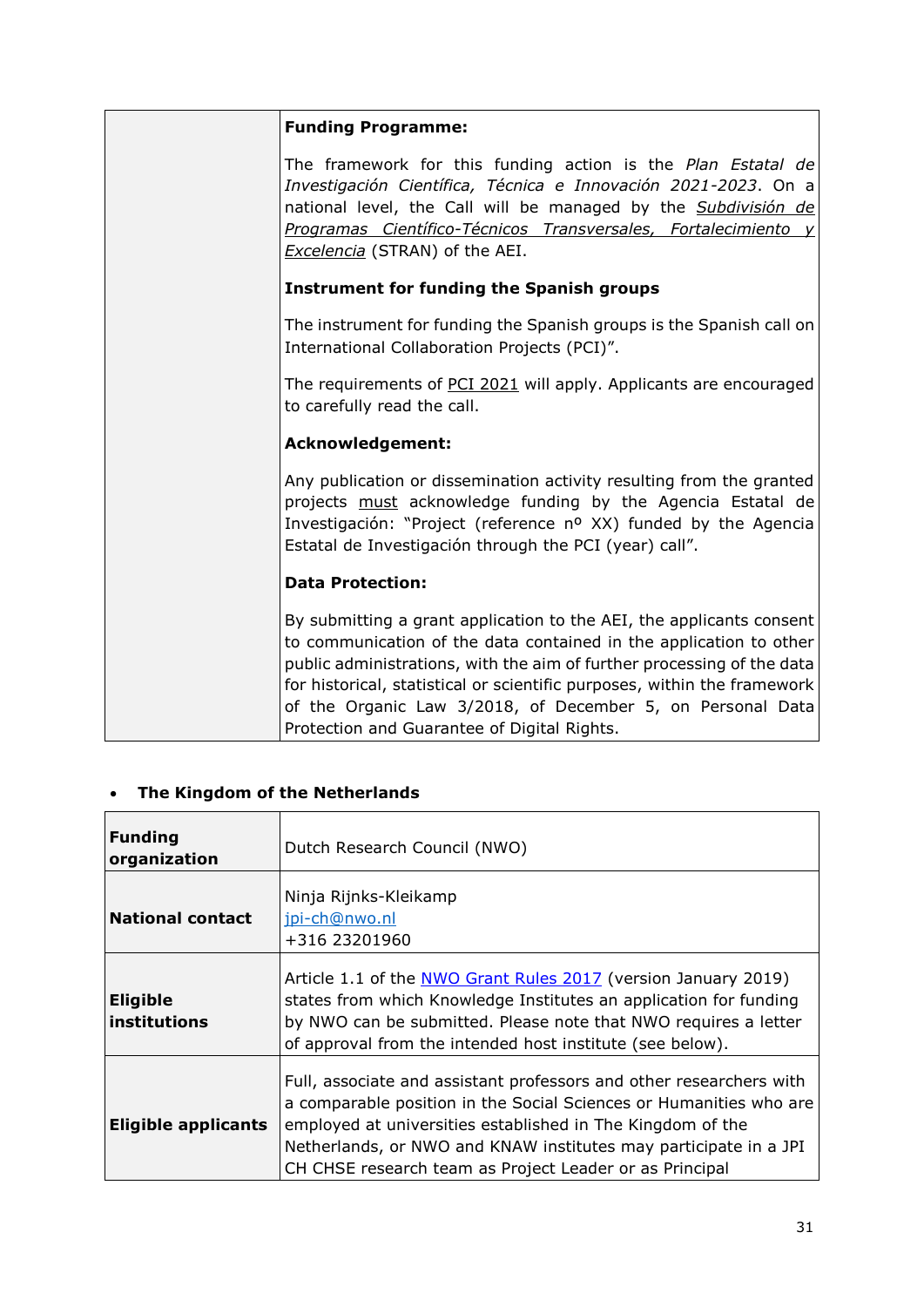|                                                   | Investigator.                                                                                                                                                                                                                                                                                                                                                                                                                                                                                                                                                                                                                                                                                                               |
|---------------------------------------------------|-----------------------------------------------------------------------------------------------------------------------------------------------------------------------------------------------------------------------------------------------------------------------------------------------------------------------------------------------------------------------------------------------------------------------------------------------------------------------------------------------------------------------------------------------------------------------------------------------------------------------------------------------------------------------------------------------------------------------------|
| <b>Eligible costs</b>                             | The budget is built up using the NWO-wide standardized building<br>blocks, the so-called budget modules. The budget modules<br>(including the maximum amounts) that are available for applicants<br>applying at NWO are stated below. Apply only for funding that is<br>vital to realise the project.<br>Budget module<br>Information for this call:<br>Postdoc: Position(s) according to VSNU or NFU rates*                                                                                                                                                                                                                                                                                                                |
|                                                   | Non-scientific staff (NSS) at universities: maximum amount<br>€100,000, non-scientific staff at (NSS) universities, in<br>combination with postdoc(s)*<br>Other Scientific personnel (OSS) at universities: maximum<br>amount $£100,000$ , in combination with postdoc(s)*<br>Research leave: maximum 5 months, 1 FTE, according to VSNU<br>$\bullet$<br>or NFU rates*<br>Material costs: maximum amount €15,000 per year per FTE<br>٠<br>scientific position (postdoc)<br>Knowledge utilization: maximum amount €25,000<br>Internationalisation: maximum amount €25,000<br>$\bullet$<br>* For personnel outside the Kingdom of the Netherlands, the local<br>rates are reimbursed up to a maximum equal to the VSNU rates. |
|                                                   | Please consult the addendum of the budget modules on the<br>dedicated NWO programma page for more information.<br>Please note: the new VSNU salary tables, which take effect from<br>July 2022, will be made available shortly after 1 July 2022. When<br>building your requested budget from NWO for the full proposal<br>please ensure you have used the updated VSNU salary tables after<br>that date (https://www.nwo.nl/en/salary-tables).                                                                                                                                                                                                                                                                             |
| <b>Non-eligible costs</b>                         | Note that in accordance with the NWO-VSNU agreement costs for<br>consumables, i.e. computers, laptops, standard software and other<br>costs that belong to the standard infrastructure of universities,<br>research institutes, studios or labs (e.g. accommodation, books)<br>are not eligible for funding. General costs for project management<br>and coordination are also not eligible for funding. Overhead costs<br>are not eligible. Costs of Associate Partners (APs) are not eligible<br>for funding under this call as well.                                                                                                                                                                                     |
| Anticipated<br>amount of funding<br>for this call | Available budget from NWO is up to € 500,000.                                                                                                                                                                                                                                                                                                                                                                                                                                                                                                                                                                                                                                                                               |
| <b>Maximum amount</b><br>per proposal             | Within a single project proposal, the maximum NWO contribution<br>can be up to $\epsilon$ 250,000.                                                                                                                                                                                                                                                                                                                                                                                                                                                                                                                                                                                                                          |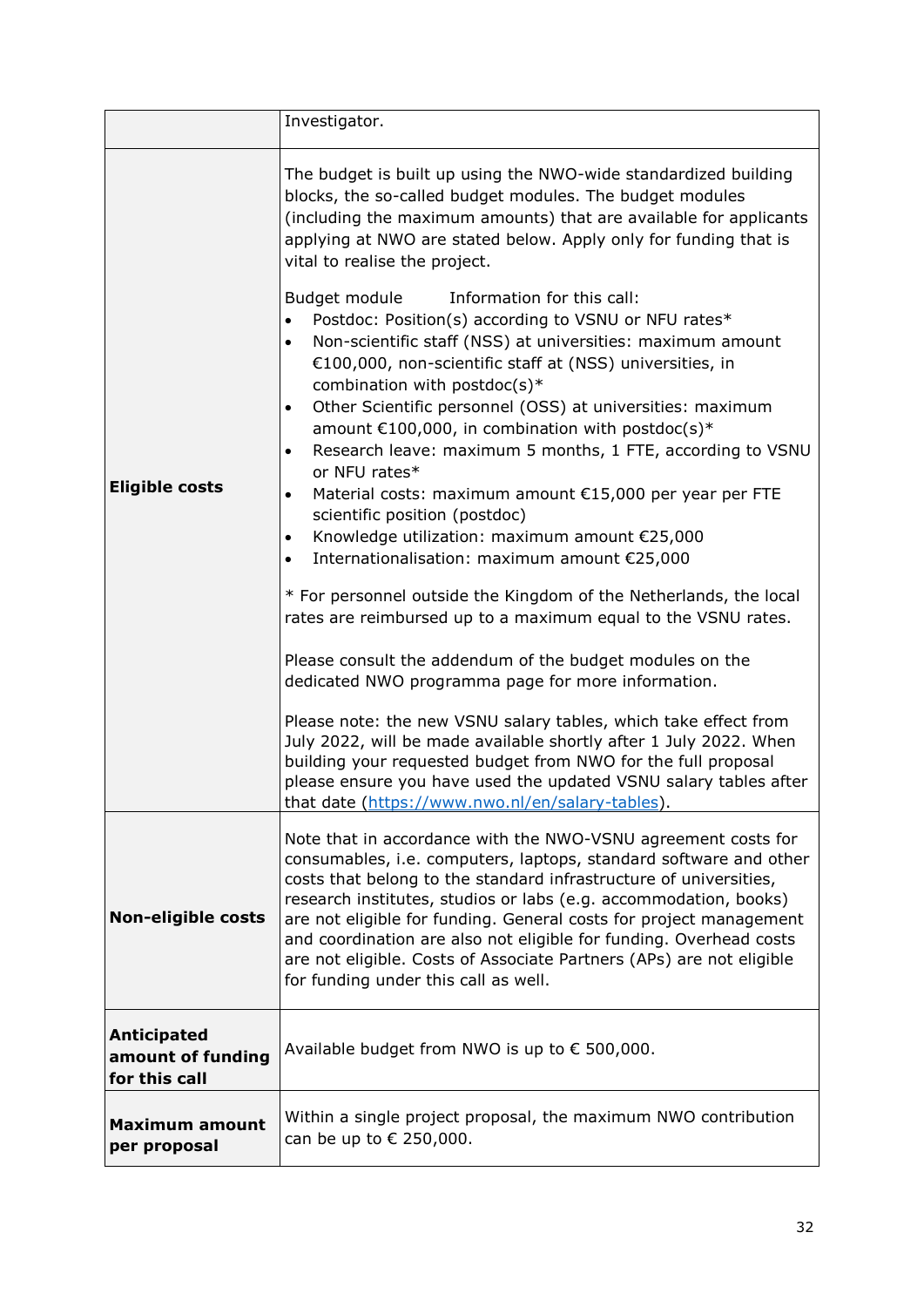| <b>Relevant national</b><br>documents      | NWO requests a specific letter of approval from the host institution<br>per Project Leader (PL) or Principal Investigator (PI) at stage 2 as<br>a national requirement. NWO will send the template of this letter to<br>all the Dutch PLs and PIs who are involved in an eligible pre-<br>proposal (in June 2022). The letter needs to be filled together with<br>the full proposal at stage 2. |
|--------------------------------------------|-------------------------------------------------------------------------------------------------------------------------------------------------------------------------------------------------------------------------------------------------------------------------------------------------------------------------------------------------------------------------------------------------|
| Subject, relevance<br>criteria             | Applicants can seek funding from either of the two JPI CH $-$ CHSE<br>call topics:<br>1. cultural heritage and economic development<br>2. cultural heritage and sustainable strategies                                                                                                                                                                                                          |
| <b>Additional rules</b><br>and information | Information about lodging an objection at NWO is available on our<br>website: https://www.nwo.nl/en/lodging-objection                                                                                                                                                                                                                                                                           |

# <span id="page-32-0"></span>**United Kingdom**

| <b>Funding</b><br>organization  | Arts and Humanities Research Council (AHRC UKRI)                                                                                                                                                                                                                                                                                                                                                                                                                                                                                                                                                                                                                                                                                                                |
|---------------------------------|-----------------------------------------------------------------------------------------------------------------------------------------------------------------------------------------------------------------------------------------------------------------------------------------------------------------------------------------------------------------------------------------------------------------------------------------------------------------------------------------------------------------------------------------------------------------------------------------------------------------------------------------------------------------------------------------------------------------------------------------------------------------|
| <b>National contact</b>         | David Selway, HHLL@AHRC.UKRI.org                                                                                                                                                                                                                                                                                                                                                                                                                                                                                                                                                                                                                                                                                                                                |
| <b>Eligible</b><br>institutions | Universities (HEIs), UKRI recognised Research Institutes and<br>Independent Research Organisations (https://www.ukri.org/apply-<br>for-funding/before-you-apply/check-if-you-are-eligible-for-<br>research-and-innovation-funding/who-can-apply-for-<br>funding/#contents-list).                                                                                                                                                                                                                                                                                                                                                                                                                                                                                |
| <b>Eligible applicants</b>      | The Principal Investigator must be of postdoctoral standing and be<br>actively engaged in postdoctoral research (i.e. you must either have<br>a doctorate or an equivalent level of research experience and/or<br>training).                                                                                                                                                                                                                                                                                                                                                                                                                                                                                                                                    |
| <b>Eligible costs</b>           | Please consult the <b>AHRC Funding Guide</b> for full details of eligible<br>costs.<br>We will provide funding for:<br>Principal investigator's time (salary and associated<br>overhead costs)<br>Co-investigators' time (salary and associated overhead<br>$\bullet$<br>costs)<br>International co-investigators costs.<br>Research assistant (salary and associated overhead costs)<br>$\bullet$<br>A small amount of costs relating to collaborating<br>organisations where expertise or knowledge is required (any<br>organisation can be named as a 'collaborating organisation'<br>but their contribution to the project must be fully explained<br>within the application and all costs must be justified)<br>Travel and subsistence costs.<br>$\bullet$ |